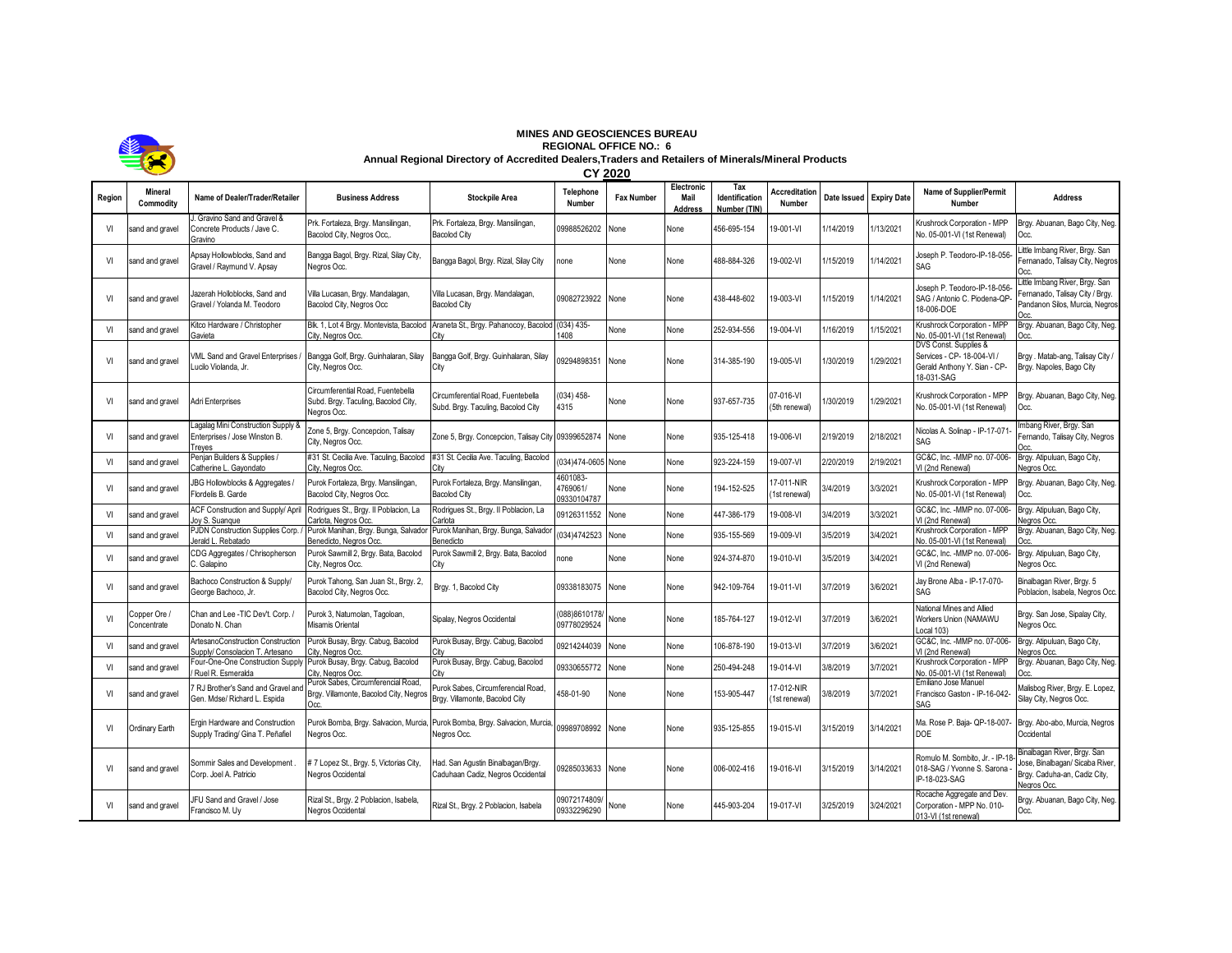| Region | <b>Mineral</b><br>Commodity                  | Name of Dealer/Trader/Retailer                                         | <b>Business Address</b>                                                            | <b>Stockpile Area</b>                                               | <b>Telephone</b><br>Number                  | <b>Fax Number</b> | Electronic<br>Mail<br>Address | Tax<br>Identification<br>Number (TIN) | <b>Accreditation</b><br>Number | Date Issued Expiry Date |           | <b>Name of Supplier/Permit</b><br>Number                                              | <b>Address</b>                                                                                                       |
|--------|----------------------------------------------|------------------------------------------------------------------------|------------------------------------------------------------------------------------|---------------------------------------------------------------------|---------------------------------------------|-------------------|-------------------------------|---------------------------------------|--------------------------------|-------------------------|-----------|---------------------------------------------------------------------------------------|----------------------------------------------------------------------------------------------------------------------|
| VI     | sand and gravel                              | otus Multi-Mining Development<br>orp. / FerdinandT. Suan               | Brgy. Alangan, Sibalom, Antique                                                    | Brgy. Alangan, Sibalom, Antique                                     | 09475383656                                 | None              | None                          | 19-326-791                            | 19-018-VI                      | 3/25/2019               | 3/24/2021 | Jesus B. Joloro-MGS 2015-<br>039                                                      | Sibalom River, Rombang,<br>Sibalom, Antique                                                                          |
| VI     | sand and gravel                              | Golden Republic Construction &<br>Supply/ Romeo P. Segura, Jr          | Brgy. Mali-ao, Pavia, Iloilo                                                       | Brgy. Mali-ao, Pavia, Iloilo                                        | none                                        | None              | None                          | 932-444-597                           | 19-019-VI                      | 3/26/2019               | 3/25/2021 | Rogelio Solania- CP-061<br>(18)PI(Jn)                                                 | Brgy. Danao, Januiay, Iloilo                                                                                         |
| VI     | sand and gravel                              | lashmon Construction Supply Ent.                                       | Purok Cosmos, Brgy. Taculing,<br>Bacolod City, Negros Occ.                         | Purok Cosmos, Brgy. Taculing,<br><b>Bacolod City</b>                | $(034)$ 476-<br>1148                        | None              | None                          | 201-611-979                           | 19-020-VI                      | 4/1/2019                | 3/31/2021 | Krushrock Corporation - MPP<br>No. 05-001-VI (1st Renewal)                            | Brgy. Abuanan, Bago City, Neg.                                                                                       |
| VI     | sand and gravel                              | E.A. Didulo Hollow Blocks<br>Enterpsises                               | Brgy. Mali-ao, Pavia, Iloilo                                                       | Brgy. Mali-ao, Pavia, Iloilo                                        | 09982830535                                 | None              | None                          | 471-686-723                           | 9-021-VI                       | 4/1/2019                | 3/31/2021 | Romerto Domejes Jr. - CP-<br>008(19)PI (Cb)                                           | Brgy. Mali-ao, Pavia, Iloilo                                                                                         |
| VI     | sand and gravel                              | First Five Labor Services / Benjamir<br>De Asis Sy                     | Blk 1, Lot 3, Hillside Subd.,<br>Mansilingan, Bacolod City, Negros<br>Occ.         | Blk 1, Lot 3, Hillside Subd.,<br>Mansilingan, Bacolod City          | 707-1332<br>09391218396 /<br>0984094227     | None              | None                          | 183-302-688                           | 19-022-VI                      | 4/2/2019                | 4/1/2021  | GC&C. Inc. - MMP no. 07-006-<br>VI (2nd Renewal)                                      | Brgy. Atipuluan, Bago City,<br>Negros Occ.                                                                           |
| VI     | sand and gravel                              | Green Harvest Builders                                                 | 19 Martyrs st., Brgy. Poblacion, Kalibo,<br>Aklan                                  | Brgy. Cupang, Banga, Aklan                                          | 09999944958                                 | None              | None                          | 14-290-194                            | 9-023-VI                       | 4/3/2019                | 4/2/2021  | Villanueva Gravel and<br>Sand/Alma B. Villanueva - CP<br>No.20 (2018)VI-3N            | Aklan River, Brgy. Cupang,<br>Banga, Aklan                                                                           |
| VI     | sand and gravel                              | RAR Merchandising/ Ma. Rosenie<br>. Ronco                              | Brgy. Bagumbayan-Ilajas, Alimodian,<br>lloilo                                      | Brgy. Bagumbayan-Ilajas, Alimodian,<br>lloilo                       | 09294269042-<br>09983991962                 | None              | None                          | 441-985-456                           | 9-024-VI                       | 4/3/2019                | 4/2/2021  | Janet Alinot-CP-018(19)PI (AI)                                                        | Exaltacion St., Alimodian, Iloilo                                                                                    |
| VI     | sand and gravel                              | Richard M. Cabangal Construction<br>Supply/Richard M. Cabangal         | Brgy. Cagay, Alimodian, Iloilo                                                     | Brgy. Cagay, Alimodian, Iloilo                                      | 09383645652                                 | None              | None                          | 434-042-864                           | 19-025-VI                      | 4/4/2019                | 4/3/2021  | Janet Alinot-CP-018(19)PI (Al)                                                        | Exaltacion St., Alimodian, Iloilo                                                                                    |
| VI     | sand and gravel                              | Mhine's Aggregates Supply/ Jenny<br>Lozada                             | Poblacion Ilawod, Lambunao, Iloilo                                                 | Poblacion Ilawod, Lambunao, Iloilo                                  | 09060673903                                 | None              | None                          | 423-347-513                           | 19-026-VI                      | 4/4/2019                | 4/3/2021  | Mariano Legayada Jr. - CP-<br>060(18)PI (LM)                                          | Brgy Misi, Lambunso                                                                                                  |
| VI     | sand and gravel                              | Seca Hardware Enterprises /<br>Christian John A. Aguilar               | N&G Bldg. San Sebastian cor. Doña<br>Maria St., Bacolod City, Negros Occ.          | Brgy. Abuanan, Bago City                                            | none                                        | None              | None                          | 928-676-966                           | 19-027-VI                      | 4/15/2019               | 4/14/2021 | SGA Aggregates- IP-16-047-<br>SAG                                                     | Brgy. Bacong Montilla, Bago<br>City, Negros Occ.                                                                     |
| VI     | sand and gravel                              | <b>New Lima Hollow Block</b><br>Maker/Marie Jean L. Chua               | Benares St., Villamonte, Bacolod City<br>Negros Occidental                         | Benares St., Villamonte, Bacolod City                               | (034)<br>4332925/<br>4330902                | None              | None                          | 277-871-198                           | 19-028-VI                      | 4/16/2019               | 4/15/2021 | Krushrock Corporation - MPP<br>No. 05-001-VI (1st Renewal)                            | Brgy. Abuanan, Bago City, Neg.<br>Occ.                                                                               |
| VI     | sand and gravel                              | Cloma's Enterprises/Felma V.<br>Cloma                                  | Brgy. Tabucan, Cabatuan, Iloilo                                                    | Brgy. Tabucan, Cabatuan, Iloilo                                     | 09985690247<br>09772352700                  | None              | None                          | 928-723-878                           | 19-029-VI                      | 4/16/2019               | 4/15/2021 | Rogelio Solania- CP-061<br>(18)PI(Jn)                                                 | Brgy. Danao, Januiay, Iloilo                                                                                         |
| VI     | sand and gravel                              | <b>IZDM Sand &amp; Gravel Trading/ Alvin</b><br>A. Morales             | Ma-ao Barrio, Bago City, Negros<br>Occidental                                      | Ma-ao Barrio, Bago City, Negros<br>Occidental                       | 09399631277                                 | None              | None                          | 409-904-136                           | 19-030-VI                      | 4/25/2019               | 4/24/2021 | Rocache Aggregate and Dev.<br>Corporation - MPP No. 010-<br>013-VI (1st renewal)      | Brgy. Abuanan, Bago City, Neg.<br>Occ.                                                                               |
| VI     | sand and gravel                              | <b>VWJS Trading &amp; Gen. Mrchandise.</b><br>Inc. / Evelyn E. Sorbito | Bangga Adela, Purok Concordia, Brgy<br>Mansilingan, Bacolod City, Negros<br>Occ.   | Bangga Adela, Purok Concordia, Brgy<br>Mansilingan, Bacolod City    | 436-5388                                    | None              | None                          | 288-991-350                           | 19-031-VI                      | 4/29/2019               | 4/28/2021 | Krushrock Corporation - MPP<br>No. 05-001-VI (1st Renewal)                            | Brgy. Abuanan, Bago City, Neg.<br>Occ.                                                                               |
| VI     | sand and gravel                              | MPP Hollow Blocks/ Merloi L. Piccio                                    | Brgy. Angare, Dueñas, Iloilo                                                       | Brgy. Angare, Dueñas, Iloilo and<br>Tipolo Duenas Iloilo            | 09476492703 None                            |                   | None                          | 467-811-182                           | 19-032-VI                      | 4/30/2019               | 4/29/2021 | Myrna Lamery- CP-<br>028(19)PI(Dn)                                                    | Brgy. Tipolo, Dueñas, Iloilo                                                                                         |
| VI     | Sand and Gravel<br><b>Filling Materials</b>  | alisay Twin River Aggregates Corp.<br>Alfonso C. Choa                  | Magsaysay Ave., Brgy. Matab-ang,<br>Talisay City, Negros Occidental                | Magsaysay Ave., Brgy. Matab-ang,<br>Talisay City                    | $(034)433 -$<br>5341loc 125/<br>09173279965 | None              | None                          | 009-765-915                           | 19-033-VI                      | 5/2/2019                | 5/1/2021  | Efren Morales- QP -01-001<br>(NOC) DOE / Eden Marie<br>Sombito - CP-18-041-SAG        | Brgy. Cabatangan, Talisay City /<br>Dalayapan River, Brgy. Caduha-<br>an, Cadiz City, Negros Occ.                    |
| VI     | sand and gravel                              | Genesis Consolidated Concrete<br>Products/Johnny S. Go                 | Purok Himaya, Mansilingan Road,<br>Brgy. Mansilingan, Bacolod City,<br>Nearos Occ. | Purok Himaya, Mansilingan Road,<br>Brgy. Mansilingan, Bacolod City  | $(034)$ 476-<br>2926 /<br>7087475           | None              | None                          | 160-900-121                           | 19-034-VI                      | 5/6/2019                | 5/5/2021  | Nancy G. Javelona - IP-19-018<br>SAG / GC&C, Inc. MPP. No. 07<br>006-VI (2nd Renewal) | Binalbagan River, Brgy.<br>Guintubhan, Isabela, Negros<br>Occ. / Brgy. Atipulo-an, Bago<br>City, Negros Occ.         |
| VI     | Sand and Gravel.<br><b>Filling Materials</b> | loilo Asian Lumber & Hardware,<br>Inc./Fernando S. Chua                | # 144 M. H. Del Pilar, Molo, Iloilo City                                           | Brgy. Daragan, Buenavista, Guimaras                                 | (033)3372970 None                           |                   | None                          | 02-265-602                            | 19-035-VI                      | 5/7/2019                | 5/6/2021  | Montepiedra Aggregates Corp.<br>MPP No. 019-036-VI/Cesar<br>Jalandoni- QP-17-004(Cp)  | Brgy. Nipa, Concepcion, Iloilo                                                                                       |
| VI     | sand and gravel                              | 1&P Const. Aggregates /Hazel<br>Oormitorio                             | Magbanua St., Pototan, Iloilo                                                      | Brgy. Tuburan, Pototan, Iloilo                                      | 09985525865                                 | None              | None                          | 932-996-194                           | 19-036-VI                      | 5/8/2019                | 5/7/2021  | Ronilo Praba - CP-069 (18) Pl<br>(Pt)                                                 | Brgy. Callan, Pototan, Iloilo                                                                                        |
| VI     | sand and gravel                              | Silver Dragon Const. & Lumber &<br>Glass Supply, Inc./ Jerry L. Sy     | JJ Gonzaga Village, Bakyas,<br>Mansilingan, Bacolod City                           | Brgy. Camansi, Kabankalan, Ma-ao,<br>Cauayan, Murcia and San Carlos | 09333764529 None                            |                   | None                          | 440-147-995                           | 19-037-VI                      | 5/8/2019                | 5/7/2021  | Warren Yap IP-17-045-SAG /<br>Jerry L. Sy - IP -16-051- SAG                           | Maradandang River Brgy. Don<br>lorge, Araneta Bago City/ Ilog<br>River Brgys. Camansi and<br>Orong, Kabangkalan City |
| VI     | sand and gravel                              | Damasco Marketing/ Nathaniel H.<br>Damasco                             | Brgy. Ungka 1, Pavia, Iloilo                                                       | Brgy. Ungka 1, Pavia, Iloilo                                        | 3296934<br>/3296458                         | None              | None                          | 122-003-702                           | 19-038-VI                      | 5/9/2019                | 5/8/2021  | Eduardo Leonida - CP-005<br>(19) Pl (Ln) Emerson Cejalvo -<br>CP-068(18)PI (Jn)       | Brgy. Cunaron, Lambunao,<br>Iloilo./Dolmax Subd. Brgy.<br>Camalig, Jaro, Iloilo City                                 |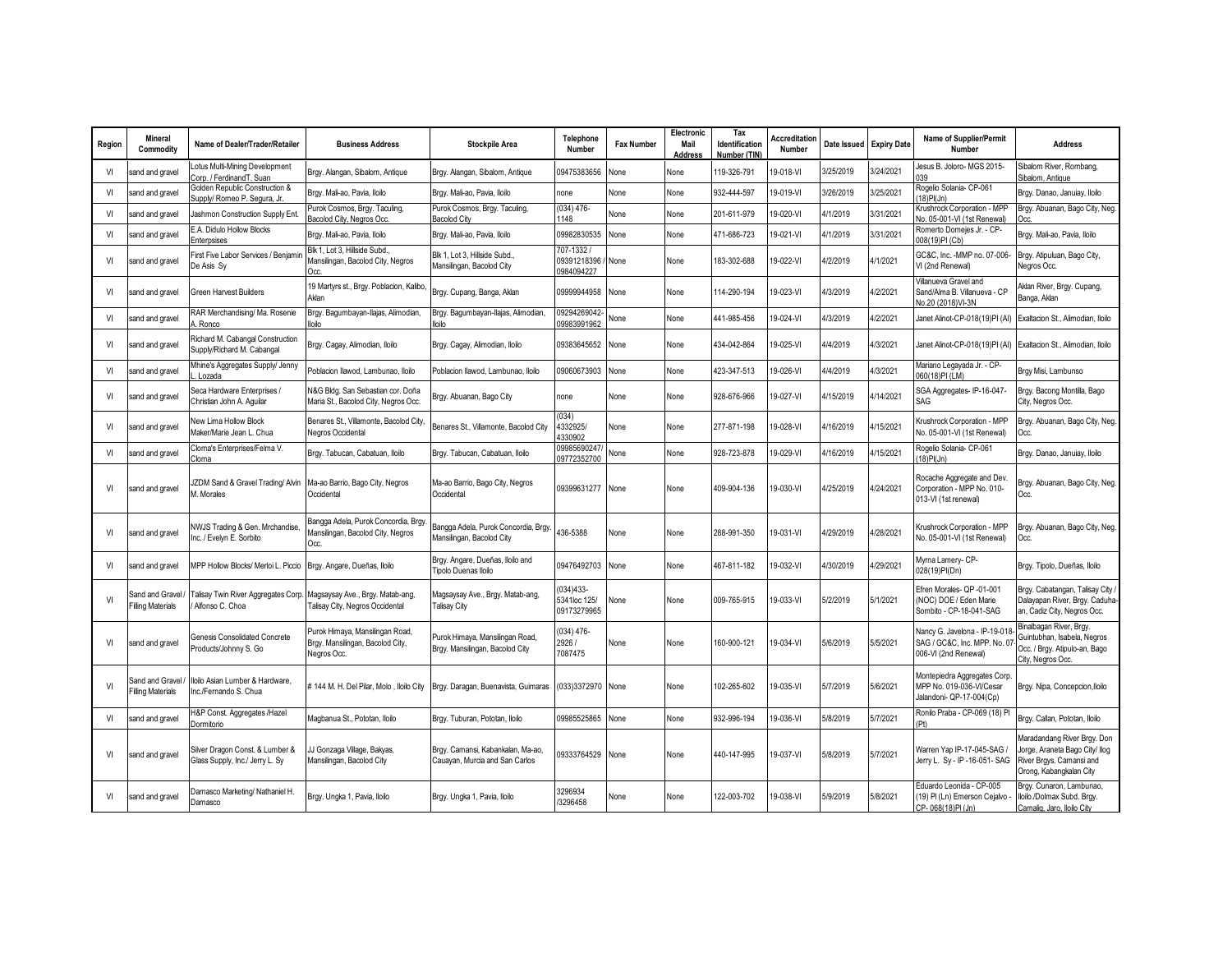| Region | <b>Mineral</b><br>Commodity                   | Name of Dealer/Trader/Retailer                                            | <b>Business Address</b>                                                                         | <b>Stockpile Area</b>                                                                                                           | <b>Telephone</b><br>Number               | <b>Fax Number</b> | Electronic<br>Mail<br><b>Address</b> | Tax<br><b>Identification</b><br>Number (TIN | <b>ccreditation</b><br>Number | Date Issued | <b>Expiry Date</b> | Name of Supplier/Permit<br>Number                                                | <b>Address</b>                                                              |
|--------|-----------------------------------------------|---------------------------------------------------------------------------|-------------------------------------------------------------------------------------------------|---------------------------------------------------------------------------------------------------------------------------------|------------------------------------------|-------------------|--------------------------------------|---------------------------------------------|-------------------------------|-------------|--------------------|----------------------------------------------------------------------------------|-----------------------------------------------------------------------------|
| VI     | sand and gravel                               | Vonescan Sand, Gravel and<br>Hollowblocks/ Ma. Nicky P.<br>Vonescan       | Purok Sunset, E. Lopez, Silay City,<br>Negros Occ.                                              | Had. Badiang, E. Lopez, Silay City,<br>Negros Occ. and Block 10 Lot 19-22.<br>Menlo Phase 2, Talisay City, Negros<br>Occidental | 09183610374 None                         |                   | None                                 | 930-868-760                                 | 19-039-VI                     | 5/10/2019   | 5/9/2021           | Suzette R. Golez- IP-18-066-<br>SAG                                              | Ilang - Ilang St., Fortuna Subd.,<br>Silay City, Negros Occ.                |
| VI     | sand and gravel                               | Chanel's Builders and Construction<br>Supply Corp./ Ronel R. Uy           | Block 58, lot 1, Capitol Village, Brgy.<br>Granada, Bacolod City, Negros Occ.                   | Block 58, lot 1, Capitol Village, Brgy.<br>Granada, Bacolod City                                                                | 09224237746 None                         |                   | None                                 | 927-247-618                                 | 19-040-VI                     | 5/14/2019   | 5/13/2021          | GC&C. Inc. -MMP no. 07-006-<br>VI (2nd Renewal)                                  | Brgy. Atipuluan, Bago City,<br>Negros Occ.                                  |
| VI     | sand and gravel                               | Borres Hollowblocks and<br>Construction Supply/Rey R. Borres              | Tampucao, Lambunao, Iloilo                                                                      | Tampucao, Lambunao, Iloilo                                                                                                      | 09996538155 None                         |                   | None                                 | 198-251-892                                 | 19-041-VI                     | 5/20/2019   | 5/19/2021          | Rogelio Solania- CP-061<br>$(18)$ Pl(Jn)                                         | A. Nobleza St., Janiuay, Iloilo                                             |
| VI     | sand and gravel                               | lanken Trading/JantzenKendrick<br>Ana                                     | Poblacion, Tibiao, Antique                                                                      | Brgy. San Antonio, Barbaza, Antique                                                                                             | none                                     | None              | None                                 | 245-427-605                                 | 19-042-VI                     | 5/21/2019   | 5/20/2021          | Fernando H. Maquirang II MGS<br>2015-019                                         | Poblacion, Tibiao, Antique                                                  |
| VI     | sand and gravel                               | Sabordo Sand and Gravel / Welson<br>R. Sabordo                            | Brgy. Tabon-ac, Toboso, Negros<br>Occidental                                                    | Brgy. Tabon-ac, Toboso, Negros<br>Occidental                                                                                    | 09103434896                              | None              | None                                 | 427-800-901                                 | 19-043-VI                     | 5/22/2019   | 5/21/2021          | Suzette R. Golez- IP-18-066-<br>SAG                                              | Brgy. Guimbala-on, Silay City,<br>Nearos Occ.                               |
| VI     | Ordinary Earth<br>Quarry/Filling<br>Materials | DODO Arman Hardware & Const.<br>Supply Enterprises / Arman C.<br>Colaljo  | Purok Malipayon, Brgy. Iglau-an,<br>Murcia, Negros Occ.                                         | Purok Malipayon, Brgy. Iglau-an and<br>Prk. Bougainvilla, Pandamon Silos,<br>Murcia, Negros Occ.                                | none                                     | None              | None                                 | 477-426-417                                 | 19-044-VI                     | 5/23/2019   | 5/22/2021          | Rose P. Baja - QP -18-007-<br><b>DOE</b>                                         | B8121 Jesusa Heights Subd.<br>Brgy. Estefania, Bacolod City,<br>Negros Occ. |
| VI     | sand and gravel                               | Ronilo G. Construction Supplies/<br>Ronilo D. Gonzales                    | Purok CCK Cabug Highway, Brgy.<br>Guinhalaran, Silay City, Negros Occ                           | Brgy. Bagtic Had Nokmandila Silay City 09087280224 None                                                                         |                                          |                   | None                                 | 60-839-906                                  | 19-045-VI                     | 5/24/2019   | 5/23/2021          | Alex D. Gonzales - CP-19-004-<br>SAG                                             | 2nd Road, Hope Village, Brgy.<br>, EB Magalona, Negros Occ.                 |
| VI     | sand and gravel                               | Voel Loot Quarry/Noel B. Loot                                             | Brgy. Pughanan, Lambunao, Iloilo                                                                | Brgy. Pughanan, Lambunao, Iloilo                                                                                                | 09186595545                              | None              | None                                 | 126-492-843                                 | 19-046-VI                     | 5/27/2019   | 5/26/2012          | Ramon Chua - CP-010 (19)PI<br>(l n)                                              | Divinagracia St. La Paz, Iloilo                                             |
| VI     | sand and gravel                               | SMM Sand and Gravel Trading/<br>lesusa Manong Morales                     | Brgy. Ma-ao, Bago City, Negros<br>Occidetal                                                     | Brgy. Ma-ao, Bago City, Negros<br>Occidetal                                                                                     | 09399631277                              | None              | None                                 | 717-545-895                                 | 19-047-VI                     | 5/27/2019   | 5/26/2021          | Rocache Aggregate and Dev.<br>Corporation - MPP No. 010-<br>013-VI (1st renewal) | Brgy. Abuanan, Bago City, Neg.<br>Occ.                                      |
| VI     | sand and gravel                               | (J BIYO Construction Supply / Kim<br>lan G. Bivo                          | Santiago St., Brgy. 6, South, San<br>Miguel, Iloilo                                             | Santiago St., Brgy. 6, South, San<br>Miguel, Iloilo                                                                             | $(033)$ 323-<br>2399/<br>09216563237     | None              | None                                 | 907-045-083                                 | 19-048-VI                     | 5/28/2019   | 5/27/2021          | Ronilo Praba - CP-069 (18) Pl<br>(Pt)                                            | Brgy. Guibuangan, Pototan,<br>lloilo                                        |
| VI     | sand and gravel                               | Nacent Construction Supplies/<br>Jeneffer B. Centena                      | Brgy. Cabagiao, Calinog, Iloilo                                                                 | Brgy. Cabagiao, Calinog, Iloilo                                                                                                 | none                                     | None              | None                                 | 136-963-326-<br>002                         | 19-049-VI                     | 6/4/2019    | 6/3/2021           | Chito Enriquez - CP-049 (18)<br>PI (Dñ)                                          | Poblacion, Calinog, Iloilo                                                  |
| VI     | sand and gravel                               | CLG Commercial Corp./ Marianito<br>G. Gavieta, Jr.                        | Araneta St., Brgy. Pahanocoy, Bacolod Araneta St., Brgy. Pahanocoy, Bacolo<br>City, Negros Occ. | City                                                                                                                            | $(034) 444 -$<br>2520/ (034)<br>704-3420 | None              | None                                 | 293-496-177                                 | 19-050-VI                     | 6/10/2019   | 6/9/2021           | Krushrock Corporation - MPP<br>No. 05-001-VI (1st Renewal)                       | Brgy. Abuanan, Bago City, Neg.<br>Occ.                                      |
| VI     | sand and gravel                               | WML Aggregates and Mineral Int'l.<br>rading/Warren B. Marcelo             | Brgy. Martinez, Tibiao, Antique                                                                 | Brgy. Martinez, Tibiao                                                                                                          | 09262616191<br>09456100312               | None              | None                                 | 910-389-507                                 | 19-051-VI                     | 6/11/2019   | 6/10/2021          | Marichu Francisco- MGS-2019-<br>005/ Arlene D. Cataque- MGS<br>2019-014          | Camansijan Culasi,<br>Antique/Capoynan, Barbaza,<br>Antiaue                 |
| VI     | sand and gravel                               | Goldenblocks construction Supply/<br><b>Jary Grace C. Salgado</b>         | Brgy. Monpon, Dueñas, Iloilo                                                                    | Brgy. Monpon, Dueñas, Iloilo                                                                                                    | 09338772354                              | None              | None                                 | 163-394-888                                 | 19-052-VI                     | 6/17/2019   | 6/16/2021          | Enrico Macalalag - CP-017 (18)<br>PI(Jn)                                         | Brgy. Guadalupe, Janiuay, Iloilo                                            |
| VI     | sand and gravel                               | upiter Construction supply/ Sammy<br>Haro                                 | Cerdeña St., Brgy. 8, San Jose,<br>Antique                                                      | Cerdeña St., Brgy. 8, San Jose,<br>Antique                                                                                      | None                                     | None              | None                                 | 126-419-343                                 | 19-053-VI                     | 6/20/2019   | 6/19/2021          | Neil H. Daquila - MGS-2019-<br>012                                               | Beri, Barbaza, Antique                                                      |
| VI     | sand and gravel                               | GF Falcis Construction & Supply                                           | ISO, Poblador Subd., Tabuc Suba.<br>laro, Iloilo City                                           | Jalaud Norte, Zarraga, Iloilo                                                                                                   | 327-5561                                 | None              | None                                 | 907-746-200                                 | 18-021-VI<br>Amended)         | 7/27/2019   | 7/26/2021          | Ricardo Cartera - QP-18-008<br>(An)                                              | Brgy. Cag-an, Anilao, Iloilo                                                |
| VI     | sand and gravel                               | ang-Lab Const. and Supply                                                 | Brgy. Monpon, Duenas, Iloilo                                                                    | Brgy. Monpon, Duenas, Iloilo                                                                                                    | 09985324233                              | None              | None                                 | None                                        | 19-054-VI                     | 7/2/2019    | 7/1/2021           | Ma. Gemma D' Souza CP-001<br>(19) PI (Dn)                                        | Brgy. Jaguimit, Dueñas, Iloilo                                              |
| VI     | sand and gravel                               | M. Alag Hauling Services                                                  | Malay, Aklan                                                                                    | Malay, Aklan                                                                                                                    | 09177921672                              | None              | None                                 | 316-979-331                                 | 19-055-VI                     | 7/4/2019    | 7/3/2021           | Florencio M. Alaq - CP-06<br>(2019) VI-3N                                        | Ibajay River, Brgy. Agdugayan,<br>Ibajay, Aklan                             |
| VI     | Sand and Gravel<br><b>Filling Materials</b>   | amaed Corporation                                                         | # 210 Diversion Road, Sambag, Jaro<br><b>Iloilo City</b>                                        | # 210 Diversion Road, Sambag, Jaro<br>Iloilo City and Brgy. Mambawi,<br>Alimodian, Iloilo                                       | 09196255971<br>314-7035                  | None              | None                                 | 455-577-146                                 | 19-056-VI                     | 7/8/2019    | 7/7/2021           | Allyn A. Andrada - CP No. 01<br>(2019) VI-3N                                     | Brgy. Poblacion, Numancia,<br>Aklan                                         |
| VI     | Sand and Gravel                               | Sunriser Concrete Products/<br>Gemma M. Talidano                          | Brgy. Baybay Norte, Miagao, Iloilo                                                              | Brgy. Baybay Norte, Miagao, Iloilo                                                                                              | 09466553623                              | None              | None                                 | '45-656-998                                 | 19-057-VI                     | 7/24/2019   | 7/23/2021          | Pureza Sepida - CP-065 (18)<br>PI(Tu)                                            | Brgy. Teniente Benito,<br>ubungan, Iloilo                                   |
| VI     | Sand and Gravel                               | /illanueva Construction<br>Supply/Jebb L. Villanueva                      | Brgy. Pook, kalibo, Aklan                                                                       | Brgy. Tinigao, Kalibo, Aklan                                                                                                    | 09999951653                              | None              | None                                 | 916-340-830                                 | 19-058-VI                     | 7/25/2019   | 7/24/2021          | Allyn A. Andrada - CP No. 01<br>(2019) VI-3N                                     | Brgy. Poblacion, Numancia,<br>Aklan                                         |
| VI     | Sand and Gravel                               | RDR Center Enterprise, Inc./<br>Joymee K. Tabaosuarez                     | SLR Bldg. # 3 Alijis Road, Brgy. Alijis,<br>Bacolod City, Negros Occidental                     | SLR Bldg. # 3 Alijis Road, Brgy. Alijis,<br>Bacolod City, Negros Occidental                                                     | (034) 4313653 None                       |                   | None                                 | 142-660-075-00                              | 19-059-VI                     | 7/30/2019   | 7/29/2021          | GC&C, Inc. - MMP no. 07-006-<br>VI (2nd Renewal)                                 | Brgy. Atipuluan, Bago City,<br>Negros Occ.                                  |
| VI     | Pebbles                                       | Bacolod Rockline Co./ Jonathan A.<br>Briones, Jr.                         | Taculing Road, Brgy. Taculing,<br>Bacolod City, Negros Occidental                               | Taculing Road, Brgy. Taculing,<br>Bacolod City, Negros Occidental                                                               | (034)4333368                             | None              | None                                 | 448-644-821-<br>$000 -$                     | 19-060-VI                     | 8/2/2019    | 8/1/2021           | Nilo Molleda - QP No. 52-1-18                                                    | Brgy. Sablayan, Romblon,<br>Romblon                                         |
| VI     | Sand and Gravel                               | Christine's Sand and Gravel<br>Quarrying/ Christine Beverly M.<br>Catalan | Brgy. Pader, Dueñas, Iloilo                                                                     | Brgy. Pader, Dueñas, Iloilo                                                                                                     | 09093567144 None                         |                   | None                                 | 272-789-565                                 | 19-061-VI                     | 8/5/2019    | 8/4/2021           | Ma. Gemma D' Souza CP-001<br>(19) PI (Dn)                                        | Brgy. Pader, Dueñas, Iloilo                                                 |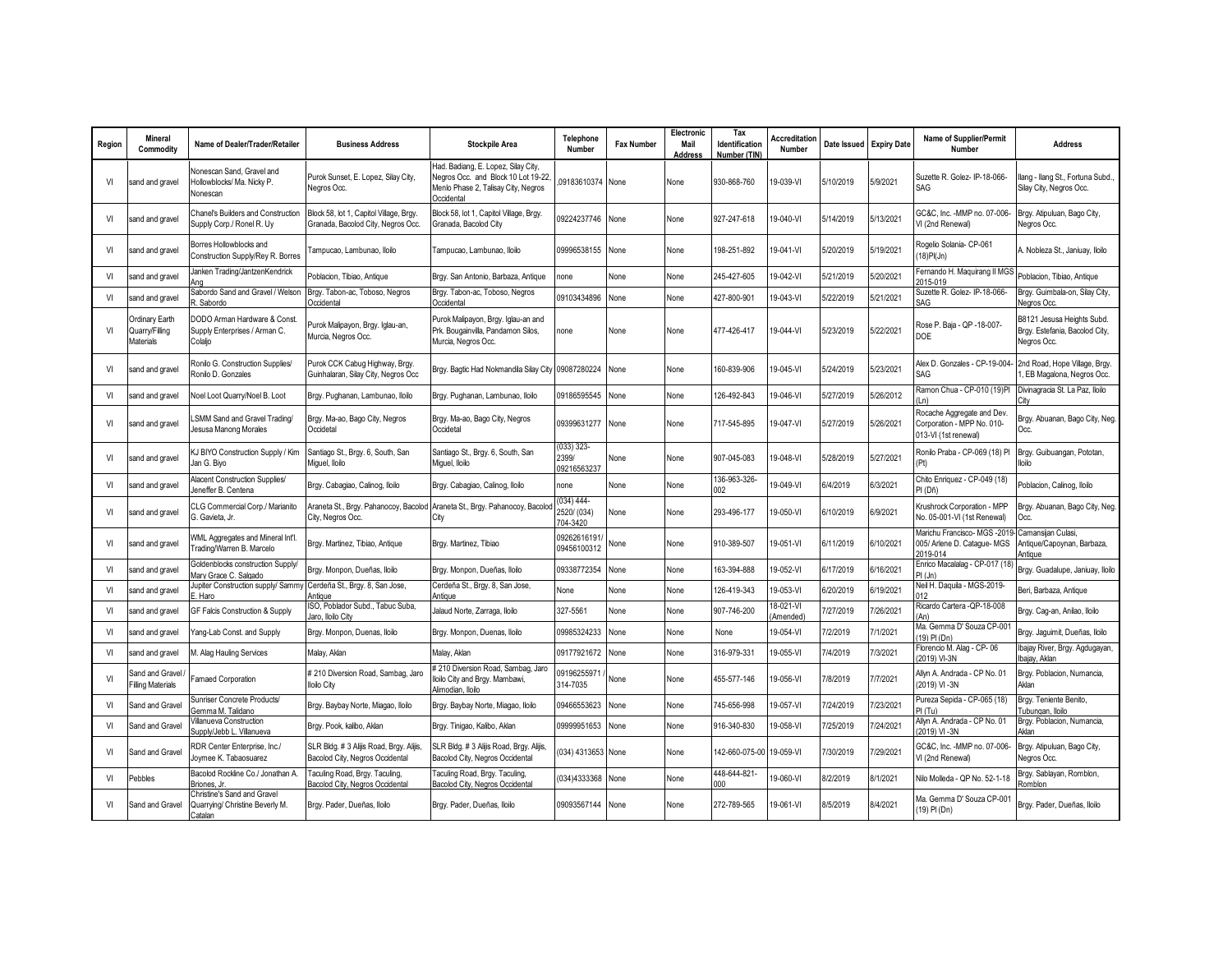| Region | <b>Mineral</b><br>Commodity                       | Name of Dealer/Trader/Retailer                                                        | <b>Business Address</b>                                                            | <b>Stockpile Area</b>                                                                                                  | Telephone<br>Number | <b>Fax Number</b> | Electronic<br>Mail<br><b>Address</b> | Tax<br>Identification<br>Number (TIN) | <b>Accreditation</b><br>Number |            | Date Issued Expiry Date | <b>Name of Supplier/Permit</b><br>Number                                 | <b>Address</b>                                                                   |
|--------|---------------------------------------------------|---------------------------------------------------------------------------------------|------------------------------------------------------------------------------------|------------------------------------------------------------------------------------------------------------------------|---------------------|-------------------|--------------------------------------|---------------------------------------|--------------------------------|------------|-------------------------|--------------------------------------------------------------------------|----------------------------------------------------------------------------------|
| VI     | Sand and Gravel<br>and<br>Boulders/Armor<br>Rocks | Bright Eagle Hauling Services/Raul<br>T. Jamisolamin                                  | Felix Gorriceta Ave. Balabag, Pavia,<br>lloilo                                     | San Antonio, Barbaza, Antique                                                                                          | 09652857705         | None              | None                                 | 105-107-687                           | 19-062-VI                      | 8/6/2019   | 8/5/2021                | Rogelio Paredes - MGS-2016-<br>010 and Rogero L.<br>MartinezMGS-2017-001 | ibertad, Antique/ Brgy. Takas,<br>Valderama, Antique                             |
| VI     | Sand and Gravel                                   | Ronnie Hollowblocks/Megelinde S.<br>Abangan                                           | Lizares I, Subd., Taculing Road,<br>Bacolod City, Negros Occidental                | Taculing Road, THASS-1 Subd.<br>Taculing, Bacolod City, Negros<br>Occidental                                           | 09186595545         | None              | None                                 | 077-150-253-<br>508                   | 9-063-VI                       | 8/7/2019   | 8/6/2021                | Krushrock Corporation - MPP<br>No. 05-001-VI (1st Renewal)               | Brgy. Abuanan, Bago City, Neg.<br>Occ.                                           |
| VI     | Sand and Gravel                                   | SSC Sand & Gravel Trading/ Isidro<br>. Cadornigara                                    | Brgy. Anonang, leon, Iloilo                                                        | Brgy. Anonang, leon, Iloilo                                                                                            | 09488644041         | None              | None                                 | 932-447-572                           | 9-064-VI                       | 8/9/2019   | 8/8/2021                | Bonifacio Sobrevega - CP-073<br>(18) PI (Ln)                             | Blk. 8, Lot 3 Chariton St., Parc<br>Regency, Pavia, Iloilo                       |
| VI     | Sand and Gravel                                   | Shen Construction Supply/ Richard<br>. Gañaca                                         | Brgy. Ravina, Sibunag, Guimaras                                                    | Puyo Wharf Nueva Valecia, Ravina<br>Sibunag and Brgy. Hoskyn Fort San<br>Jose, Jordan, all in the Prov. of<br>Guimaras | 09778133003         | None              | None                                 | 126-537-261                           | 19-065-VI                      | 8/13/2019  | 8/12/2021               | (Ln)                                                                     | Sanny Delfin - CP-IP-09(18) PI Brgy. Tabucan, Manduriao, Iloilo<br>City          |
| VI     | Sand and Gravel                                   | <b>Van Jul Sand and Gravel &amp;</b><br>Construction Supply Trading/Julie<br>e Treves | Brgy. 3, Poblacion (Zone 3), Cadiz<br>City, Negros Occidental                      | Brgy. 3 Pob. (Zone3), Cadiz City,<br>Negros Occidental                                                                 | 09173044718         | None              | None                                 | 265-151-377                           | 19-066-VI                      | 8/15/2019  | 8/14/2021               | Aylmer Y. Yap - IP-18-048-<br>SAG                                        | St. Pius St., Doña Juliana,<br>Subd., Bacolod City, Negros<br>Occidental         |
| VI     | Sand and Gravel                                   | R.A. Concrete Hollowblocks Gravel<br>and Sand/ Rosendo F. Almero                      | Poblacion, Lezo, Aklan                                                             | Brgy. Mina, Lezo, Aklan                                                                                                | 09182459112         | None              | None                                 | 179-667-915                           | 19-067-VI                      | 8/23/2019  | 8/22/2021               | Victor L. Fernandez - CP no.<br>12 (2019) VI-3N                          | Brgy. Pob., Lezo, Aklan                                                          |
| VI     | Sand and Gravel                                   | Geneblaza Hollowblocks<br>actory/Ernesto G. Geneblaza, Jr.                            | Brgy. Sipitan-Badiang, Guimbal, Iloilo                                             | Brgy. Sipitan-Badiang, Guimbal, Iloilo                                                                                 | 09985525865         | None              | None                                 | 496-922-991                           | 19-068-VI                      | 8/28/2019  | 8/27/2021               | Joevani Gotera -CP-046<br>19)PI(Gu)                                      | No.3 Garbansos St., Guimbal.<br>lloilo                                           |
| VI     | Sand and Gravel                                   | -Seven Hardware and constructior<br>Supplies, Inc./Jeremy F. Lamboso                  | Victoria Heights Subd., Brgy.<br>Mansilingan, Bacolod City, Negros<br>Occidental   | Victoria Heights Subd., Brgy.<br>Mansilingan, Bacolod City, Negros<br>Occidental                                       | (034) 4763209 None  |                   | None                                 | 009-882-782                           | 19-069-VI                      | 9/9/2019   | 9/8/2021                | HenryL. Constantino - IP-19-<br>022-SAG                                  | Bayusan Lopez, Brgy. San<br>Fernando, Talisay City, Negros                       |
| VI     | Sand and Gravel                                   | GM Japitana Hollowblocks and<br>Sand and GravelGlenn M. Japitana                      | Sitio Cabug, Guinhalaran, Silay City,<br>Negros Occidental                         | Had. Adela, Brgy. Lantad, Silay City                                                                                   | 09105793020         | None              | None                                 | 261-547-704                           | 9-070-VI                       | 9/11/2019  | 9/10/2021               | HenryL. Constantino - IP-19-<br>022-SAG                                  | Bayusan Lopez, Brgy. San<br>Fernando, Talisay City, Negros<br>Occ.               |
| VI     | Sand and Gravel                                   | Greenland Builders 2013<br>Corporation/ Augustus M. Gonzales                          | Maite Pequeño, Lambunao, Iloilo                                                    | Maite Pequeño, Lambunao, Iloilo                                                                                        | 09778047965         | None              | None                                 | 174-183-199                           | 19-071-VI                      | 9/12/2019  | 9/11/2021               | Abegail G. Fortaleza - IP-<br>07(18)PI(Lm)                               | Brgy. Cabugao Sur, Sta.<br>Barbara, Iloilo                                       |
| VI     | Sand and Gravel                                   | EBP Hollowblocks Sand &<br>Gravel/Ma, Eden Demos<br>Pedregosa                         | Catalan Subd., Capuling, Dueñas,<br><b>Olioll</b>                                  | Catalan Subd., Capuling, Dueñas,<br>lloilo                                                                             | 09202195171         | None              | None                                 | 908-385-391                           | 19-072-VI                      | 9/12/2019  | 9/11/2021               | Geraldine Harder - CP-048<br>(19) PI (Dñ)                                | Sara Road, Passi, Iloilo City                                                    |
| VI     | Sand and Gravel                                   | BeeBee Construction<br>Supplies/January H. Lu                                         | Purok 3. Bulwang, Humancia, Aklan                                                  | Aklan River, Brgy. Cupang, Banga,<br>Aklan                                                                             | 09189472878         | None              | None                                 | 921-858-766                           | 19-073-VI                      | 9/16/2019  | 9/15/2021               | Rowena P. Oducado -CP- No.<br>21(2019) VI-3R                             | <b>Kalibo Aklan</b>                                                              |
| VI     | Sand and Gravel                                   | Sayud Enterprises/ Rodolfo S.<br>Savud                                                | Sitio Cabug, Rizal Highway, Brgy.<br>Guinhalaran, Silay City, Negros<br>Occidental | Sitio Cabug, Rizal Highway, Brgy.<br>Guinhalaran, Silay City, Negros<br>Occidenta                                      | 09399237454         | None              | None                                 | 942-549-268                           | 19-074-VI                      | 9/23/2019  | 9/22/2021               | Elisa M. Jison - IP-17-010-SAG                                           | 68 Mabini Street, Silay<br>City, Negros Occidental                               |
| VI     | Sand and Gravel                                   | Rogelio Coco Lumber &<br>Merchandising/Ma. Wilma O.<br>aureño.                        | Purok Masagana, Brgy. Alijis, Bacolod<br>City, Negros Occidental                   | Purok Masagana, Brgy. Alijis, Bacolod<br>City, Negros Occidental                                                       | 09497113684         | None              | None                                 | 906-495-339                           | 9-075-VI                       | 9/24/2019  | 9/23/2021               | Krushrock Corporation - MPP<br>No. 05-001-VI (1st Renewal)               | Brgy. Abuanan, Bago City, Neg.<br>Cc.                                            |
| VI     | Sand and Gravel                                   | Pastrana Construction & Supplies/<br>Abe R. Pastrana, Sr.                             | Mambog, Banga, Aklan                                                               | Ugsod, Banga, Aklan                                                                                                    | 036)2675824         | None              | None                                 | 43-310-670                            | 9-076-VI                       | 9/26/2019  | 9/25/2021               | Teresita S. Del Rosario - CP<br>no. 14 (2019) VI-3N                      | Poblacion, Batan, Aklan                                                          |
| VI     | Sand and Gravel                                   | Francis Sand & Gravel &<br>Construction Supply/ Evelyn F.<br>Calvo                    | Lot 6, Blk. 1, St. Vincent Subd., Brgy.<br>Libot, Calinog, Iloilo                  | Brgy. Badlan Grande, Calinog, Iloilo                                                                                   | (033) 3300879 None  |                   | None                                 | 117-261-547-<br>001                   | 9-077-VI                       | 9/30/2019  | 9/29/2021               | Leah Provido -CP- 022 (19) PI<br>(CA)                                    | Petalsville Subd., Tabuc Suba,<br>Jaro, Iloilo City                              |
| VI     | Sand and Gravel                                   | Coching Enterprises/ Ariel T.<br>Cochina                                              | F. Carillo St., Poblacion, Numancia,<br>Aklan                                      | Brgys. Badio and Marianos, Numancia<br>Aklan                                                                           | 09177992850         | None              | None                                 | 14-281-959                            | 19-078-VI                      | 10/2/2019  | 0/1/2021                | Victor L. Fernandez - CP no.<br>12 (2019) VI-3N                          | Brgy. Pob., Lezo, Aklan                                                          |
| VI     | Sand and Gravel                                   | APPGIL Construction and<br>Construction Supply/ Christine A.<br>Gilbor                | 2-257 Burgos St., Brgy. II (Pob.)<br>Pontevedra, Negros Occidental                 | Brgy. Camansi, Kabankalan City,<br>Negros Occidental                                                                   | (034) 9553          | None              | None                                 | 433-994-691                           | 19-079-VI                      | 10/2/2019  | 10/1/2021               | John Alfred A. Gilbor IP No. 18<br>058-SAG                               | 2-257 Burgos St., Brgy. II<br>Pob.), Pontevedra, Negros<br>Occidental            |
| VI     | Sand and Gravel                                   | RP Quarry Enterprise/ Ricky P.<br>Parreño                                             | Brgy. Iwa-Ilaud, Pototan, Iloilo                                                   | Brgy. Iwa-Ilaud, Pototan, Iloilo                                                                                       | 033)5299502         | None              | None                                 | 168-262-074-<br>ነበ1                   | 19-080-VI                      | 10/7/2019  | 0/6/2021                | Geraldine Harder - CP-048<br>19) PI (Dñ)                                 | Sara Road, Passi, Iloilo City                                                    |
| VI     | Sand and Gravel                                   | Joe Sand and Gravel and<br>Hollowblocks Factory/Myrna D.<br>Govlos                    | Bangga Matagoy St. Rizal, Silay City,<br>Negros Occidental                         | Bangga Matagoy St. Rizal, Silay City,<br>Negros Occidental                                                             | (034)7143382        | None              | None                                 | 117-587-641                           | 19-081-VI                      | 10/7/2019  | 0/6/2021                | Rodniel J. Ploteña - IP-18-040-<br>SAG                                   | 2082 Uno De Mayo St., Capitol<br>Height, Villamonte, Bacolod<br>City, Negros OCC |
| VI     | Sand and Gravel                                   | Cookie & Kids Sand and Gravel<br>rading?Arnie D. Benedicto                            | Had. Normandia, Gaston, Brgy.<br>Guinhalaran, Silay City, Negros<br>Occidental     | Had. Normandia, Gaston, Brgy.<br>Guinhalaran, Silay City, Negros<br>Occidental                                         | (034) 4952954 None  |                   | None                                 | 290-745-474                           | 19-082-VI                      | 10/14/2019 | 10/13/2021              | Alex D. Gonzales - CP-19-004-<br>SAG                                     | 2nd Road, Hope Village, Brgy. I<br>EB Magalona, Negros Occ.                      |
| VI     | Sand and Gravel                                   | Marmolejo's Builders & Construction<br>Supplies/Reynold E. Marmolejo                  | Brgy. Liñagan, Calsada, Maasin, Iloilo                                             | Brgy. Siwalo, Maasin, Iloilo                                                                                           | 09209490090         | None              | None                                 | 231-919-609                           | 19-083-VI                      | 10/14/2019 | 10/13/2021              | Tommy Bryan Suarnaba - CP<br>053(19)PI(AI)                               | Brgy. Mali-ao, Pavia, Iloilo                                                     |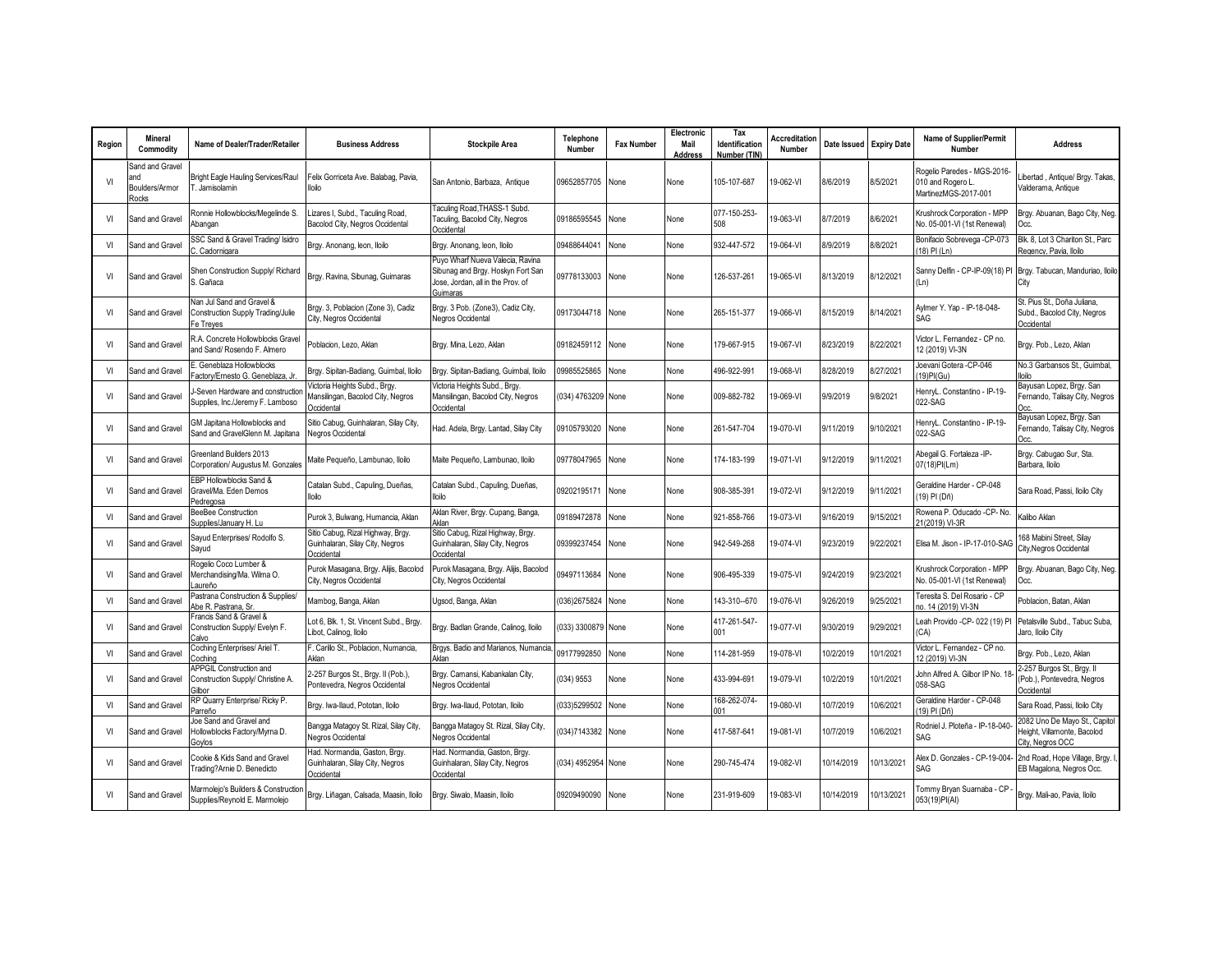| Region | <b>Mineral</b><br>Commodity            | Name of Dealer/Trader/Retailer                                         | <b>Business Address</b>                                                        | <b>Stockpile Area</b>                                                                            | Telephone<br>Number | <b>Fax Number</b> | Electronic<br>Mail<br>Address | Tax<br>Identification<br>Number (TIN) | <b>Accreditation</b><br>Number |            | Date Issued Expiry Date | Name of Supplier/Permit<br>Number                                                                                            | <b>Address</b>                                                              |
|--------|----------------------------------------|------------------------------------------------------------------------|--------------------------------------------------------------------------------|--------------------------------------------------------------------------------------------------|---------------------|-------------------|-------------------------------|---------------------------------------|--------------------------------|------------|-------------------------|------------------------------------------------------------------------------------------------------------------------------|-----------------------------------------------------------------------------|
| VI     | Sand and Gravel                        | VIZ Enterprises/ Maximo M. Anto                                        | Sta. Lucia Garden, Taculing, Bacolod<br>City, Negros Occidental                | Brgy. Taculing, Bacolod City, Negros<br>Occidental                                               | 09081030312         | None              | None                          | 911-190-157                           | 19-084-VI                      | 10/17/2019 | 10/16/2021              | GC&C, Inc. - MMP no. 07-006-<br>VI (2nd Renewal)                                                                             | Brgy. Atipuluan, Bago City,<br>Negros Occ.                                  |
| VI     | Sand and Gravel                        | Alayon Hardware & Construction<br>Supply/Maribel F. Alavon             | Rizal Highway, Brgy. Guinhalaran,<br>Silay City, Negros Occidental             | Rizal Highway, Brgy. Guinhalaran,<br>Silay City, Negros Occidental                               | 09985350224         | None              | None                          | 415-097-550                           | 19-085-VI                      | 10/28/2019 | 10/27/2021              | Benjamin B. Villa- IP-18-064-<br>SAG                                                                                         | Prk. Marapara 1, Zone II, Brgy.<br>Bata, Bacolod City, Negros<br>Occidental |
| VI     | Sand and Gravel                        | Gonzales Lumber and<br>HardwareKristianne April B.<br>Gonzales-Dofeliz | Brgy. Poblacion, Altavas, Aklan                                                | Brgy. Feliciano, Balete, Aklan                                                                   | 09999655800         | None              | None                          | 439-248-937                           | 19-086-VI                      | 10/28/2019 | 10/27/2021              | Blue Eyes Hardware and<br><b>Construction Materials</b>                                                                      | Brgy. Bacan, Banga, Aklan                                                   |
| VI     | Sand and Gravel                        | Mr. K Community Hardware Store,<br>Christina N. Eroio                  | Mountain view Road, Brgy.<br>Mandalagan, Bacolod City, Negros<br>Occidental    | Mountain view Road, Brgy.<br>Mandalagan, Bacolod City, Negros<br>Occidental                      | 09173056361         | None              | None                          | 200-390-063                           | 19-087-VI                      | 11/11/2019 | 11/10/2021              | ERJ Northern Negros<br>Aggregates Corp. MPP No.<br>019-040-VI                                                                | Rm. 106. Lot 1557. 6th St<br>acson Bacolod City, Neg. Occ.                  |
| VI     | Sand and Gravel                        | JTB Hardware & Construction<br>Supplies/ Je Trazy L. Becera            | Brgy. Banban, Grande, Calinog, Iloilo                                          | Brgy. Banban, Grande, Calinog, Iloilo                                                            | 09176355601         | None              | None                          | 723-070-953                           | 9-088-VI                       | 11/11/2019 | 1/10/2021               | Edwin Consumo - CP-065 (19)<br>PI (CA)                                                                                       | Brgy. Canabajan, Calinog Iloilo                                             |
| VI     | Sand and<br>Gravel/Quarry<br>Materials | Double N. Sand and Gravel &<br>Construction Services/Nestor D.<br>agos | Blk. 14. L8. Villa Carolina Village.<br>Caingin, Lapaz, Iloilo City            | Brgy. Batuan, Dueñas, Iloilo and<br>Camangay, Leganes, Iloilo                                    | 09183290840         | None              | None                          | 99-299-298                            | 19-089-VI                      | 11/11/2019 | 1/10/2021               | Warlito Demos, Jr. CP-62(19)<br>PI (Dñ) and Crispin Danay QP-<br>17-007 (Bv)                                                 | Brgy. Cabudian, Dueñas, Iloilo                                              |
| VI     | Sand and Gravel                        | <b>Kansilay Aggregates Trading/ Amelia</b><br>. Fuentes                | Had. La Purisima, Brgy. Eustaquio<br>opez, Silay City, Negros Occidental       | Had. La Purisima, Brgy. Eustaquio<br>Lopez, Silay City, Negros Occidental                        | (034) 4332236       | None              | None                          | 347-760-414                           | 19-090-VI                      | 11/13/2019 | 1/12/2021               | Ma. Theresa H. Cocuba - IP-19- Prk. Sawmill 2, Brgy. Bata,<br>035-SAG                                                        | <b>Bacolod City</b>                                                         |
| VI     | Sand and Gravel                        | A Aquino Construction Supply/<br>lemely Avroso Aguino                  | Hibao-an Norte, Iloilo Citv                                                    | Brgy. Jaquimit, Dueñas, Iloilo                                                                   | 09196244788         | None              | None                          | 941-242-047                           | 9-091-VI                       | 11/13/2019 | 11/12/2021              | Hjohn Cachuela- CP-034 (19)<br>PI (Dñ)                                                                                       | Brgy. Cabudian, Dueñas, Iloilo                                              |
| VI     | Sand and Gravel                        | Ma. Mura Sand and Gravel Trading/<br>Ma. Mura T. Jareño                | Brgy. Camansi, Kabankalan City,<br>Negros Occidental                           | Brgy. Camansi, Kabankalan City,<br>Negros Occidental                                             | 09496696204         | None              | None                          | 934-897-227                           | 9-092-VI                       | 11/13/2019 | 1/12/2021               | Honey Lee V. Delos Angeles -<br>IP No. 17-030-SAG                                                                            | Sitio Overflow, Hilamonan,<br>Kabankalan City, Negros<br>Occidental         |
| VI     | Sand and Gravel                        | TMFL Hollowblocks Maker and<br>Concrete Products/ Reynold M.<br>uentes | Brgy. Tubang, Maasin, Iloilo                                                   | Brgy. Tubang, Maasin, Iloilo                                                                     | 09087836446         | None              | None                          | 482-023-249                           | 19-093-VI                      | 11/13/2019 | 11/12/2021              | Aires Octaviano                                                                                                              | Blk. II. Lot I Savannah Trails<br>Brgy. Pulo Maestra, Oton, Iloilo          |
| VI     | Sand and Gravel                        | ENKI Aggregates Trading/Lina<br>Castel Aquero                          | Brgy. Tanza, Enrique B. Magalona,<br>Negros Occidental                         | Brgy. Tanza, Enrique B. Magalona,<br>Negros Occidental                                           | (034) 4767968 None  |                   | None                          | 946-185-959                           | 19-094-VI                      | 11/27/2019 | 1/26/2021               | Jonas G. Sason - IP-18-014-<br><b>SAG</b>                                                                                    | Brgy. Consing E.B. Magalona,<br>Neg. Occ.                                   |
| VI     | Sand and Gravel                        | Asther Construction Materials<br>Frading/Gay Asther M. Villar          | Brgy. Mambog, Banga, Aklan                                                     | Brgy. Cupang, Banga, Aklan                                                                       | 09199911445         | None              | None                          | 217-479-545                           | $9-095-V1$                     | 11/27/2019 | 1/26/2021               | Mary Paz A. Nalangan - CP No<br>09(2019)VI-3N                                                                                | Brgy. Agdagao, Kabas-<br>an.Kalibo, Aklan                                   |
| VI     | Sand and Gravel                        | RJP Construction Supply/ Rey<br>leros N. Pisuena                       | Poblacion Norte, Ivisan, Capiz                                                 | Poblacion Norte and Pob. Sur. Ivisan<br>and Brgy. Majanlud, Sapian, Capiz                        | 09478928100         | None              | None                          | 80-342-924                            | 9-096-VI                       | 11/28/2019 | 1/27/2021               | Romualdo S. Zeque - CP No.<br>20(2019)VI-3R                                                                                  | Brgy. Taba-ao, Banga, Aklan                                                 |
| VI     | Sand and Gravel                        | /illan Corporation/ Richmond C.<br>/illan                              | Prk. Alalahoy, Brgy. Bahago, Bacolod<br>City, Negros Occidental                | Prk. Alalahoy, Brgy. Bahago, Bacolod<br>City and Brgy. E Lopez, Silay City,<br>Negros Occidental | 09177007926         | None              | None                          | 294-826-127                           | 9-097-VI<br>Renewal)           | 12/3/2019  | 12/2/2021               | Jonas G. Sason - IP-18-014-<br>SAG                                                                                           | Brgy. Consing E.B. Magalona,<br>Neg. Occ.                                   |
| VI     | Sand and Gravel                        | alisay RML-S Enterprises/Maribel<br>Solatorio                          | Corner Mabini-Arevalo St., Talisav<br>City, Negros Occidental                  | Corner Mabini-Arevalo St., Talisav<br>City, Negros Occidental                                    | 09305496720         | None              | None                          | 134-321-511                           | 9-098-VI<br>Renewal)           | 12/6/2019  | 2/5/2021                | <b>ERJ Northern Negros</b><br>Aggregates Corp. MPP No.<br>019-040-VI                                                         | Rm. 106. Lot 1557. 6th St<br>acson Bacolod City, Neg. Occ.                  |
| VI     | Sand and Gravel                        | <b>GMVF Sand and Gravel</b><br>rading/Gabriel Marino V. Fortaleza      | Prk. Datiles Phase IV, Brgy.<br>Handumanan, Bacolod City, Negros<br>Occidental | Prk. Datiles Phase IV, Brgy.<br>Handumanan, Bacolod City, Negros<br>Occidental                   | (034) 446-23-       | None              | None                          | 280-898-343                           | 19-099-VI                      | 12/9/2019  | 12/8/2021               | GC&C. Inc. - MMP no. 07-006-<br>VI (2nd Renewal)                                                                             | Brgy. Atipuluan, Bago City,<br>Nearos Occ.                                  |
| VI     | Sand and Gravel                        | Gary Sand and Gravel Enterprises/                                      | Brgy. Anonang, Leon Iloilo                                                     | Brgy. Anonang, Leon Iloilo                                                                       | 09999949501         | None              | None                          | 923-419-344-<br>$000 -$               | 20-002-VI                      | 1/23/2020  | /22/2022                | Gerardo P. Villanueva - CP-<br>032 (19) PI (TI)                                                                              | LJ Ledesma Subd. Buhang,<br>Jaro, Iloilo City                               |
| VI     | Sand and Gravel                        | Tupas Aggregates Civil Engineering<br>Const./ Atty. Miru Alfonso Tupas | Brgy. Pader, Dueñas, Iloilo                                                    | Brgy. Pader, Dueñas, Iloilo                                                                      | 09199911228         | None              | None                          | 941-245-074                           | 20-003-VI                      | 1/23/2020  | /22/2022                | Geraldine Harder - CP-048(19)<br>PI (Dñ)/ Warlito Demos, Jr. -<br>CP-062 (19) PI (dn) / Irene                                | Mun. of Dueñas, Iloilo                                                      |
| VI     | Sand and Gravel                        | AM Construction and Supply<br>Corp./ Atty. Miru Alfonso Tupas          | Brgy. Catan-agan, San Enrique, Iloilo                                          | Brgy. Catan-agan, San Enrique, Iloilo                                                            | 09199911228 None    |                   | None                          | 010-158-892                           | 20-004-VI                      | 1/23/2020  | /22/2022                | Geraldine Harder - CP-048(19)<br>PI (Dñ)/ Warlito Demos, Jr. -<br>CP-062 (19) PI (dn) / Irene<br>Banate - CP-72 (19) PI (dn) | Mun. of Dueñas, Iloilo                                                      |
| VI     | Sand and Gravel                        | <b>RGLH Construction Supplies</b><br>Frading/ Jino H. Ilorico          | Sitio Bagul, Brgy. Rizal, Silay City,<br>Negros Occ.                           | Sitio Bagul, Brgy. Rizal, Silay City,<br>Negros Occ.                                             | 09508191808         | None              | None                          | 462-396-989                           | 20-005-VI                      | 2/5/2020   | 2/4/2022                | Manuel Y. Regalado - IP-17-<br>027-SAG                                                                                       | Brgy. Atipuluan, Bago City,<br>Negros Occ.                                  |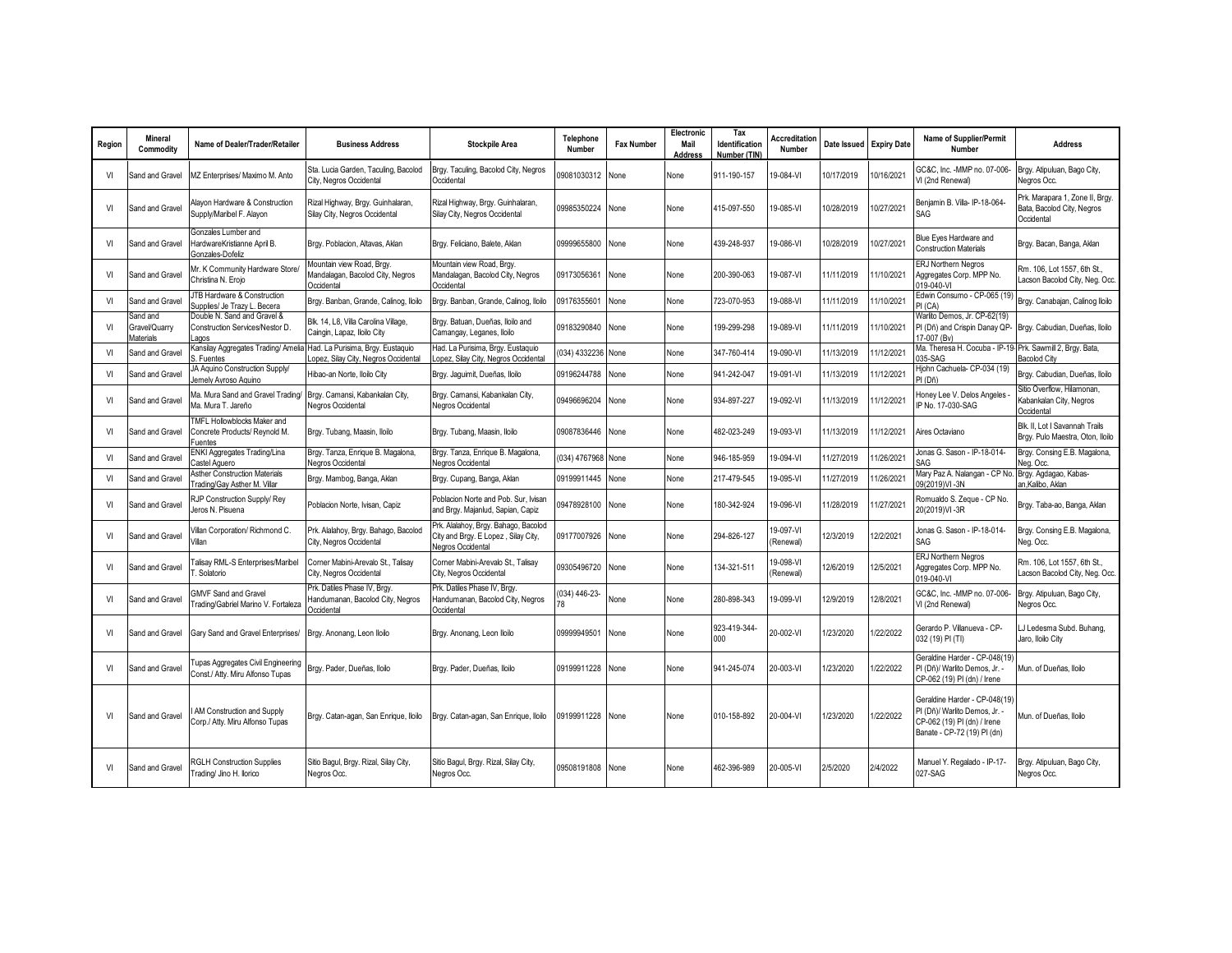| Region | Mineral<br>Commodity                                 | Name of Dealer/Trader/Retailer                                                       | <b>Business Address</b>                                                              | <b>Stockpile Area</b>                                                     | Telephone<br>Number               | <b>Fax Number</b> | Electronic<br>Mail<br>Address | Tax<br>Identification<br>Number (TIN | Accreditation<br>Number | Date Issued | <b>Expiry Date</b> | <b>Name of Supplier/Permit</b><br>Number                                         | <b>Address</b>                                                   |
|--------|------------------------------------------------------|--------------------------------------------------------------------------------------|--------------------------------------------------------------------------------------|---------------------------------------------------------------------------|-----------------------------------|-------------------|-------------------------------|--------------------------------------|-------------------------|-------------|--------------------|----------------------------------------------------------------------------------|------------------------------------------------------------------|
| VI     | Sand and Gravel                                      | Golden Bars Construction Supplies<br>Enterprises/ Lolita M. Libre                    | Sunshine Valley, Burgos Extension<br>Estefania, Bacolod City, Negros Occ.            | Sunshine Valley, Burgos Extension<br>Estefania, Bacolod City, Negros Occ. | 09393055164                       | None              | None                          | 933-864-308                          | 20-006-VI               | 2/5/2020    | 2/4/2022           | GC&C. Inc. - MMP no. 07-006-<br>VI (2nd Renewal)                                 | Brgy. Atipuluan, Bago City,<br>Negros Occ.                       |
| VI     | Sand and Gravel                                      | Five J's Hollow Blocks/ Eugene C.<br>eonidas                                         | Purok Mahimaya-on, Brgy. Bata,<br>Bacolod City, Negros Occ.                          | Purok Mahimaya-on, Brgy. Bata,<br>Bacolod City, Negros Occ.               | (034) 7060582<br>(034)<br>7099887 | None              | None                          | 156-062-447-<br>$000 -$              | 20-007-VI               | 2/10/2020   | 2/9/2022           | GC&C. Inc. - MMP no. 07-006-<br>VI (2nd Renewal)                                 | Brgy. Atipuluan, Bago City,<br>Negros Occ.                       |
| VI     | Sand and Gravel                                      | Prinz JM Hardware and Const.<br>Supply/ John Mark C. Mones                           | Purok Kaingin, brgy. Punta Taytay,<br>Bacolod City, Neg. Occ.                        | Purok Kaingin, brgy. Punta Taytay,<br>Bacolod City, Neg. Occ.             | 09486387639                       | None              | None                          | 252-511-005                          | 20-008-VI               | 2/17/2020   | 2/16/2022          | Rocache Aggregate and Dev.<br>Corporation - MPP No. 010-<br>013-VI (1st renewal) | Brgy. Abuanan, Bago City, Neg.<br>Occ.                           |
| VI     | Sand and Gravel                                      | Cheney Enterprises/ Cecilia L. Ong                                                   | Ist Road Burgos Ext., Villamonte,<br>Bacolod City, Neg. Occ.                         | 1st Road Burgos Ext., Villamonte,<br>Bacolod City, Neg. Occ.              | 4331583/<br>4331652               | None              | None                          | 104-074-890--<br>0000                | 20-009-VI               | 2/17/2020   | 2/16/2022          | GC&C, Inc. -MMP no. 07-006-<br>VI (2nd Renewal)                                  | Brgy. Atipuluan, Bago City,<br>Negros Occ.                       |
| VI     | Sand and Gravel                                      | Jeneth Fil Hollow Blocks / Rufil C.<br>Quismundo                                     | Bonifacio St., Zonwe 12, (Pob) Talisay<br>City, Negros Occ.                          | Bonifacio St., Zonwe 12, (Pob) Talisay<br>City, Negros Occ.               | 09081909285                       | None              | None                          | 287-678-934-<br>001                  | 20-010-VI               | 2/28/2020   | 2/27/2022          | Juvy L. Constantino - IP-19-<br>054-SAG                                          | Bayusan Lopez, Brgy. San<br>Fernando, Talisay City, Neg.<br>Occ. |
| VI     | Sand and Gravel                                      | /AF General Merchandise/ Vic<br>Anthony S. Florido                                   | Rizal St., Brgy. Ma-ao, Bago City, Neg<br>Occ.                                       | Brgy. Ma-ao, Bago City, Neg. Occ.                                         | (034) 4584798 None                |                   | None                          | 180-081-281-<br>000                  | 20-011-VI               | 2/28/2020   | 2/27/2022          | GC&C, Inc. - MMP no. 07-006-<br>VI (2nd Renewal)                                 | Brgy. Atipuluan, Bago City,<br>Jegros Occ.                       |
| VI     | Sand and Gravel                                      | HJMJ Const. and Supply/ Haresh J.<br>Menghnani                                       | Burgos St., Brgy. 2, La Carlota City,<br>Neg. Occ.                                   | Brgy. Ayungon, La Carlota City,<br>Negros Occidental                      | 034) 4353972<br>7351529           | None              | None                          | 937-894-175-<br>000                  | 20-012-VI               | 2/28/2020   | 2/27/2022          | Rocache Aggregate and Dev<br>Corporation - MPP No. 010-<br>013-VI (1st renewal)  | Brgy. Abuanan, Bago City, Neg.<br>Occ.                           |
| VI     | Sand and Gravel                                      | FIU Sand and Gravel/ Francico I. Y                                                   | #76 St., Ignatius Ave. Doña Juliana<br>Subd., Bacolod City, Neg. Occ.                | Brgy.Guintubhan, Isabela, Negros<br>Occidental                            | 09285030072                       | None              | None                          | 178-166-440-<br>000                  | 20-013-VI               | 3/11/2020   | 3/10/2020          | Marisa R. Canja - CP-19-025-<br>SAG                                              | Colmenares St., La Castellana,<br>Negros Occ.                    |
| VI     | Sand and Gravel                                      | C-Stones Const. Supplies Trading/<br>Khenna Marie A. Chiu                            | Marapara Heights, Circumferential<br>Road, Brgy. Bacolod City, Neg. Occ.             | Marapara Heights, Circumferential<br>Road, Brgy. Bacolod City, Neg. Occ.  | 09212445929<br>09952718754        | None              | None                          | 461-160-227                          | 20-014-VI               | 3/11/2020   | 3/10/2022          | Ma. Theresa H. Cocuba - IP-19- Prk. Sawmill 2, Brgy. Bata,<br>035-SAG            | Bacolod City, Negros Occ.                                        |
| VI     | Sand and Gravel                                      | Sta. Clara Sand and Gravel Trading<br>Anna Rosario V. Escalante                      | Caduha-an, Brgy. Caduha-an, Cadiz<br>City, Negros Occ.                               | Caduha-an, Brgy. Caduha-an, Cadiz<br>City, Negros Occ.                    | 09998830392                       | None              | None                          | 260-668-192                          | 20-015-VI               | 3/11/2020   | 3/10/2022          | Louie Jay L. Sombito - IP-19-<br>027-SAG                                         | #7 Lopez St., Victorias City,<br>Neg. Occ.                       |
| VI     | <b>Basalt Aggregates</b><br>and Filling<br>materials | G.F. Falcis Const. & Supply / Gilbert # 180 Poblador Subd., Brgy. Tabuc<br>F. Falcis | Suba, Jaro, Iloilo City                                                              | Jalaud Norte, Zarraga, Iloilo                                             | (033) 327-55-                     | None              | None                          | 907-746-200-<br>000                  | 20-016-VI<br>(Renewal)  | 3/11/2020   | 3/10/2022          | Ricardo Cartera - QP-18-008<br>(An)                                              | Brgy. Jibolo, Janiuay, Iloilo                                    |
| VI     | Sand and Gravel                                      | Siote Sand and Gravel &<br>Hollowblocks Enterprises / Laura V.<br>Siote              | Blk. 12 Lot 6. Pueblo San Antonio.<br>Zone 12-A (Pob.), Talisay City, Negros<br>Occ. | Brgy. Matab-ang & Bangga Sagrado,<br>Zone 12, Talisay City                | 09294898351                       | None              | None                          | 568-280-986-<br>000                  | 20-017-VI<br>(Renewal)  | 3/13/2020   | 3/12/2022          | Sandra Ruth Mercedes<br>Encarnacion F. Sycip - IP-038-<br>SAG                    | 3rd. Road, Puentebella Subd.<br>Brgy. Taculing, Bacolod City     |
| VI     | Sand and Gravel                                      | Kunstwerk Aggregates / Gualberto<br>. Pugoy                                          | Lopez Jaena / San Sebastian St.,<br>Bacolod City, Negros Occ.                        | Brgy. Atipulu-an, Bago City, Negros<br>Occ.                               | 09289506343                       | None              | None                          | 129-327-056-<br>007                  | 20-018-VI<br>(Renewal)  | 3/13/2020   | 3/12/2022          | Jelyn P. Garcia - IP-18-068-<br>SAG                                              | Brgy. Banago, Bacolod City<br>Negros Occ.                        |
| VI     | Sand and Gravel                                      | <b>M&amp;MB Hollowblocks, Sand and</b><br>Gravel Dealer/ Michael I. Bermudez         | Prk. Paraiso, Brgy. Abuanan, Bago<br>City, Negros Occ.                               | Prk. Paraiso, Brgy. Abuanan, Bago<br>City, Negros Occ.                    | 09173101034                       | None              | None                          | 164-640-164                          | 20-019-VI<br>(Renewal)  | 3/13/2020   | 3/12/2022          | Krushrock Corporation - MPP<br>No. 05-001-VI (1st Renewal)                       | Brgy. Abuanan, Bago City, Neg.<br>Occ.                           |
| VI     | Sand and Gravel                                      | <b>ACA Hollowblocks &amp; Construction</b><br>Supply / Cherry Mae U. De la Cruz      | Feliza St., Hillside Subd., Mansilingan<br><b>Bacolod City</b>                       | Feliza St., Hillside Subd., Mansilingan<br><b>Bacolod City</b>            | 09476381061                       | None              | None                          | 417-934-300                          | 20-020-VI<br>(Renewal)  | 4/21/2020   | 4/20/2022          | Rocache Aggregate and Dev.<br>Corporation - MPP No. 010-<br>013-VI (1st renewal) | Brgy. Abuanan, Bago City, Neg.<br>Occ.                           |
| VI     | Sand and Gravel                                      | MF Ferrer Builders & Supply/<br>Marcial F. Ferrer                                    | Tigum, Pavia, Iloilo                                                                 | Tigum, Pavia, Iloilo                                                      | 09196289548                       | None              | None                          | 941-254-516                          | 20-021-VI<br>(Renewal)  | 4/21/2020   | 4/20/2022          | Lindin Glenn Bolivar - CP-060<br>(19) PI (DI)                                    | Brgy. Jalaud, Btac. Nuevo, Iloilo                                |
| VI     | Sand and Gravel                                      | Andreayan Construction Supplies<br>Trading / Lanie G. Marcia                         | Blk. 19, Lot 18,17, 16, Brgy.<br>Blumentrit, Canlaon View, Murcia,<br>Negros Occ.    | Brgy. Blumentrit, Canlaon View,<br>Murcia, Negros Occ.                    | 09331126471                       | None              | None                          | 927-245-264-<br>000                  | 20-022-VI               | 4/24/2020   | 4/23/2022          | Juvy L. Constantino - IP-19-<br>054-SAG                                          | Bayusan Lopez, Brgy. San<br>Fernando, Talisay City, Neg.         |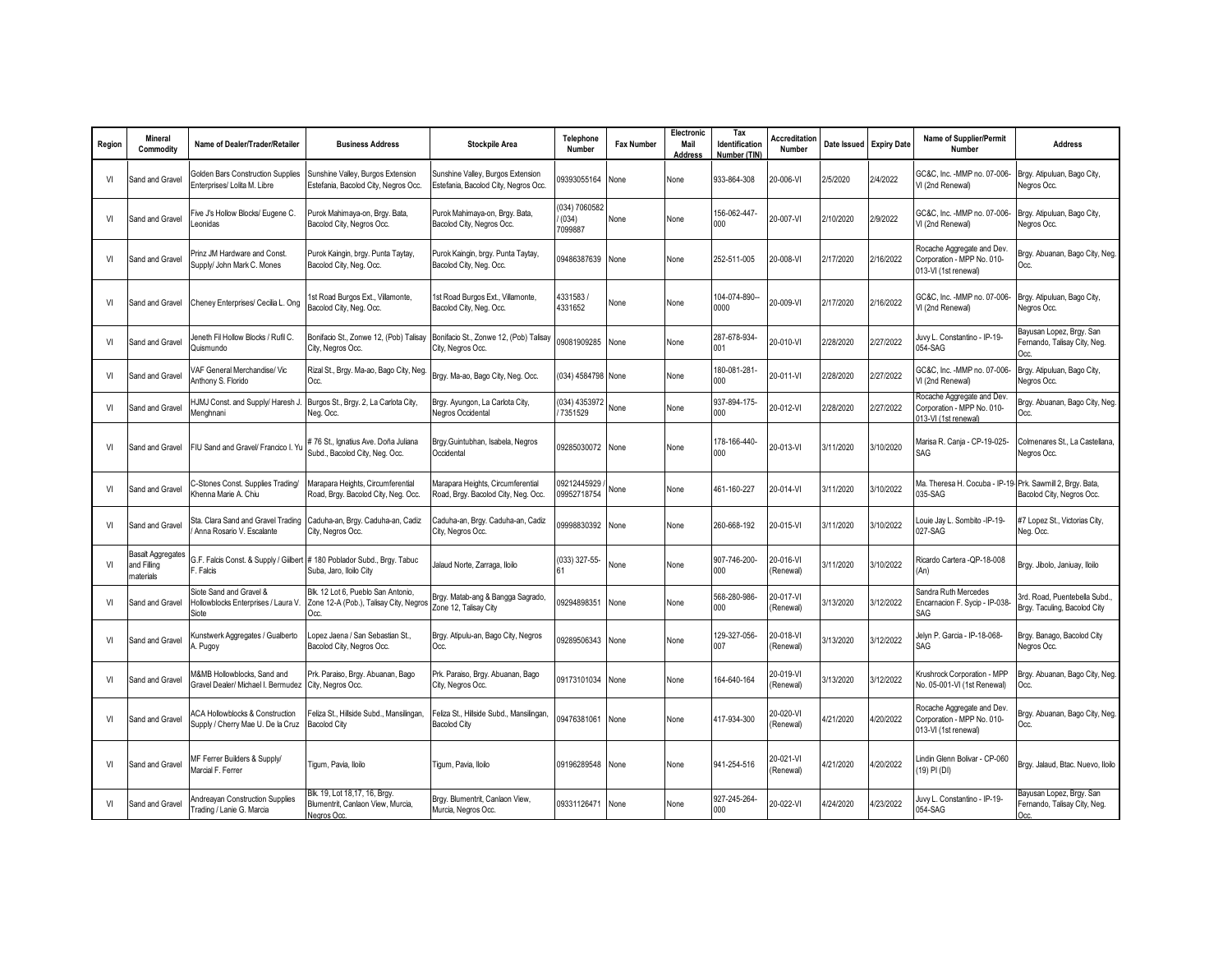| Region | Mineral<br>Commodity                        | Name of Dealer/Trader/Retailer                                        | <b>Business Address</b>                                                                   | <b>Stockpile Area</b>                                                                        | Telephone<br>Number         | <b>Fax Number</b> | Electronic<br>Mail<br><b>Address</b> | Tax<br>Identification<br>Number (TIN) | <b>Accreditation</b><br>Number | Date Issued | <b>Expiry Date</b> | Name of Supplier/Permit<br>Number                                                                                                                                | <b>Address</b>                                                                            |
|--------|---------------------------------------------|-----------------------------------------------------------------------|-------------------------------------------------------------------------------------------|----------------------------------------------------------------------------------------------|-----------------------------|-------------------|--------------------------------------|---------------------------------------|--------------------------------|-------------|--------------------|------------------------------------------------------------------------------------------------------------------------------------------------------------------|-------------------------------------------------------------------------------------------|
| VI     | Sand and Gravel                             | Zion Hardware & Construction<br>Supplies/Gigi N. Escalona             | Purok Kalawit, Brgy. Cansilayan,<br>Murcia, Negros Occ.                                   | Purok Kalawit, Brgy. Cansilayan,<br>Murcia, Negros Occ.                                      | 09301358166/<br>034-2131076 | None              | None                                 | 487-272-468                           | 20-023-VI                      | 4/24/2020   | 4/23/2022          | Krushrock Corporation - MPP<br>No. 05-001-VI (1st Renewal)                                                                                                       | Brgy. Abuanan, Bago City, Neg.<br>Occ.                                                    |
| VI     | Sand and Gravel                             | CNA Sand and Gravel Trading /<br>Carmelita N. Agtoto                  | Brgy. Bagroy, Binalbagan, Negros<br>Occ.                                                  | Brgy. Bagroy, Binalbagan, Negros<br>Occ.                                                     | 09985396973                 | None              | None                                 | 173-049-475                           | 20-024-VI                      | 4/24/2020   | 4/23/2022          | Jan Loue N. Selibio - CP-19-<br>047-SAG                                                                                                                          | Brgy. Sto Rosario, Binalbagan.<br>Neg. Occ.                                               |
| VI     | Sand and Gravel                             | Niel's Merchandising Center / Niel L<br>Yu                            | Brgy. Jibolo, Janiuay, Iloilo                                                             | Brgy. Jibolo, Janiuay, Iloilo                                                                | 09479978901                 | None              | None                                 | 02-272-807                            | 20-025-VI                      | 4/24/2020   | 4/23/2022          | James Ryan Magbanua - CP-<br>054 (19) PI (Di)                                                                                                                    | Brgy. Sulangan, Dumangas,<br>lloilo                                                       |
| VI     | Sand and Gravel                             | Stellar Builders / Leonardo L. Belasa                                 | Sitio Calamaisan, Bgry. Buntatala,<br>Leganes, Iloilo                                     | Sitio Calamaisan, Bgry. Buntatala,<br>Leganes, Iloilo                                        | 09099457037                 | None              | None                                 | 177-212-531-<br>$000 -$               | 20-026-VI                      | 4/24/2020   | 4/23/2022          | Cristi Emmanuel Panizales - IP<br>01 (20) (Ps)                                                                                                                   | Brgy. Alimono, Passi City, Iloilo                                                         |
| VI     | Sand and Gravel                             | Eagle Construction / Virgilio B.<br>Lucareza                          | Blk. 19 Lot 9, Doña Juliana Subd.<br>Bacolod City, Neg. Occ.                              | Blk. 6 Saint Margarete St., Doña<br>Juliana Subd. Brgy. Taculing, Bacolod<br>City, Nea, Occ. | 09267293005                 | None              | None                                 | 134-299-446                           | 20-027-VI                      | 5/4/2020    | 5/3/2022           | 071-SAG                                                                                                                                                          | Monica Marie T. Aquilar - IP-18- N&G Bldg., San Sebastian St.,<br>Bacolod City, Neg. Occ. |
| VI     | Sand and Gravel                             | Stockmont Aggregates and<br>Construction Supply/ Edgar S. Eufr        | Phase 1. Lot 23-24. Blk -1 Menlo<br>Heights, Brgy. Zone 10, Talisay City,<br>Neg. Occ.    | Phase 1. Lot 23-24. Blk -1 Menlo<br>Heights, Brgy. Zone 10, Talisay City,<br>Neg. Occ.       | 09988605220                 | None              | None                                 | 927-236-529                           | 20-028-VI<br>(Renewal)         | 5/4/2020    | 5/3/2022           | Cecilia K.Yuthasastrakosol - IP<br>19-050-SAG                                                                                                                    | Had. Catabla-Kilayko, Brgy.<br>Efigenio Lizares, Talisay City,<br>Negros Occ.             |
| VI     | Sand and Gravel                             | Armando Saron Aggregates and<br>Construction Supply/ Armando<br>Saron | Hda Conchita, Brgy. Marina,<br>Binalbagan, Negros Occ.                                    | Brgy. Palayog, Hinigaran & Hda<br>Conchita, Brgy. Marina, Binalbagan,<br>Negros Occ.         | 09398101304                 | None              | None                                 | 441-027-219                           | 20-029-VI<br>(Renewal)         | 5/4/2020    | 5/3/2022           | Monica Marie T. Aquilar - IP-18-<br>071-SAG                                                                                                                      | N&G Bldg., San Sebastian St.,<br>Bacolod City, Neg. Occ.                                  |
| VI     | Sand and Gravel                             | Rollinridge Const./ Rolinda N.<br>Rondrigue                           | Brgy. Aganan, Pavia, Iloilo                                                               | Brgy. Dinginan, Roxas City, Capiz                                                            | 09065471334                 | None              | None                                 | 934-472-397                           | 20-030-VI                      | 5/8/2020    | 5/7/2022           | Blue Chip Builders, Inc. - MPP-<br>018-030-VI                                                                                                                    | Brgy. Dinginan, Roxas City,<br>Capiz                                                      |
| VI     | Sand and Gravel                             | Angel Sand and Gravel / Georgie<br>Florentino                         | K-9 Terra Dolce, Bldg. 13th St., Hilado<br>Ext., Villamonte, Bacolod City, Negros<br>Occ. | Villa Lucasan, Brgy. Mandalagan,<br><b>Bacolod City</b>                                      | 09399396785                 | None              | None                                 | 937-654-629-<br>$000 -$               | 20-031-VI                      | 6/18/2020   | 6/17/2022          | GC&C, Inc. - MMP no. 07-006-<br>VI (2nd Renewal)                                                                                                                 | Brgy. Atipuluan, Bago City,<br>Negros Occ.                                                |
| VI     | Sand and Gravel                             | Romnick Construction Supply /<br>Romnick L. Suamen                    | Taft St., Zone Vi, Sta. Barbara, Iloilo                                                   | Taft St., Zone Vi, Sta. Barbara, Iloilo                                                      | 09981962417                 | None              | None                                 | 441-245-867                           | 20-032-VI                      | 6/26/2020   | 6/25/2022          | Dalmacio L. Tamba, Jr. - MPP-<br>018-032-VI                                                                                                                      | Brgy. Pulo, Maestra Vita, Oton,<br>lloilo                                                 |
| VI     | Sand and Gravel                             | DFH Aggregates and Const.<br>Supply/ Dirk Francis R. Hosillos         | Cagamutan Norte, Leganes, Iloilo                                                          | Cagamutan Norte, Leganes, Iloilo                                                             | (033) 396-<br>1429          | None              | None                                 | 274-216-755                           | 20-033-VI                      | 6/29/2020   | 6/28/2022          | Jocelyn Belmonte - CP-068<br>(19)PI (Dñ)                                                                                                                         | Brgy. Bagongbong, Dueñas,<br>lloilo                                                       |
| VI     | Sand and Gravel<br><b>Filling Materials</b> | Cross Road Concrete Products/<br>Joel S. Brazas                       | Brgy. Jalaud Norte, Zarraga, Iloilo                                                       | Brgy. Jalaud Norte, Zarraga, Iloilo                                                          | 09399212453                 | None              | None                                 | 168-263-146                           | 20-034-VI<br>(Renewal)         | 6/29/2020   | 6/28/2022          | Jesus Benedicto, Sr.-QP-15-<br>017 (Du)/ Kim Jan Biyo - QP -<br>20-003 (Sm)/ lan JohnCapatan<br>CP-079(19)PI(Ln)/Philip<br>Anthony Piccio- CP-005 (20)PI<br>(Dñ) | Dumangas, Iloilo / San<br>Miguel.lloilo / Leon.lloilo /<br>Dueñas Iloilo                  |
| VI     | Sand and Gravel                             | Pristine General Merchandising<br>Riezel C. Palses                    | 4-82 Tindalo Ave. Capitol Shopping<br>Center, Villamonte, Bacolod City, Neg.<br>Occ.      | Sitio Kinilatan, Brgy. Guimbala-on,<br>Silay City, Negros Occ.                               | 09190022977                 | None              | None                                 | 930-150-681-<br>000                   | 20-035-VI                      | 7/2/2020    | 7/1/2022           | Beniamin B. Villa - IP-18-064-<br>SAG                                                                                                                            | Prk. Marapara I, Zone II Brgy.<br>Bata, Bacolod City, Negros Occ.                         |
| VI     | Sand and Gravel                             | BRNDragon Construction / Neal R.<br>Neron                             | Brgy. Sigcay, Banga, Aklan                                                                | Brgy. Lapnag, Banga, Aklan                                                                   | 09988697158                 | None              | None                                 | 244-798-529                           | 20-036-VI                      | 7/2/2020    | 7/1/2022           | Jose Lounel G. Alonzo - CP-<br>No. 01 (2020) VI-3N                                                                                                               | Brgy. Estancia, Kalibo, Aklan                                                             |
| VI     | Sand and Gravel                             | Blox Construction Supply / Ma.<br>Cristina De Pedro                   | Brgy. Pakiad, Oton, Iloilo                                                                | Brgy. Pakiad, Oton, Iloilo                                                                   | 09985525865                 | None              | None                                 | 143-373-416-<br>001                   | 20-037-VI                      | 7/3/2020    | 7/2/2022           | Jocelyn Belmonte - CP-068<br>(19)PI (Dñ)                                                                                                                         | Brgy. Bagongbong, Dueñas,<br>lloilo                                                       |
| VI     | Sand and Gravel                             | Althexan Sand and Gravel Trading /<br>Luz R. Valientes                | Brgy. Binicuil, Kabankalan City, Neg.<br>Occ.                                             | So. Makinigkig, Brgy. Tan-awan,<br>Kabankalan City, Negros Occ.                              | 09209450837                 | None              | None                                 | 138-231-740                           | 20-038-VI                      | 7/6/2020    | 7/5/2022           | Ruel P. Coloso - IP19-062-<br>SAG                                                                                                                                | Brgy. 4 Kabankalan City,<br>Negros Occ.                                                   |
| VI     | Sand and Gravel                             | Ordoñez Traders / Rene C.<br>Ordoñez                                  | Brgy. 10 (Pob.), Bacolod City, Neg.<br>Occ                                                | So. Kinilatan, Brgy. Giumbala-on, Silay<br>City, Negros Occ.                                 | 09190022977                 | None              | None                                 | 151-589-539-<br>000                   | 20-039-VI                      | 7/9/2020    | 7/8/2022           | Benjamin B. Villa - IP-18-064-<br>SAG                                                                                                                            | Prk. Marapara I, Zone II Brgy.<br>Bata, Bacolod City, Negros Occ.                         |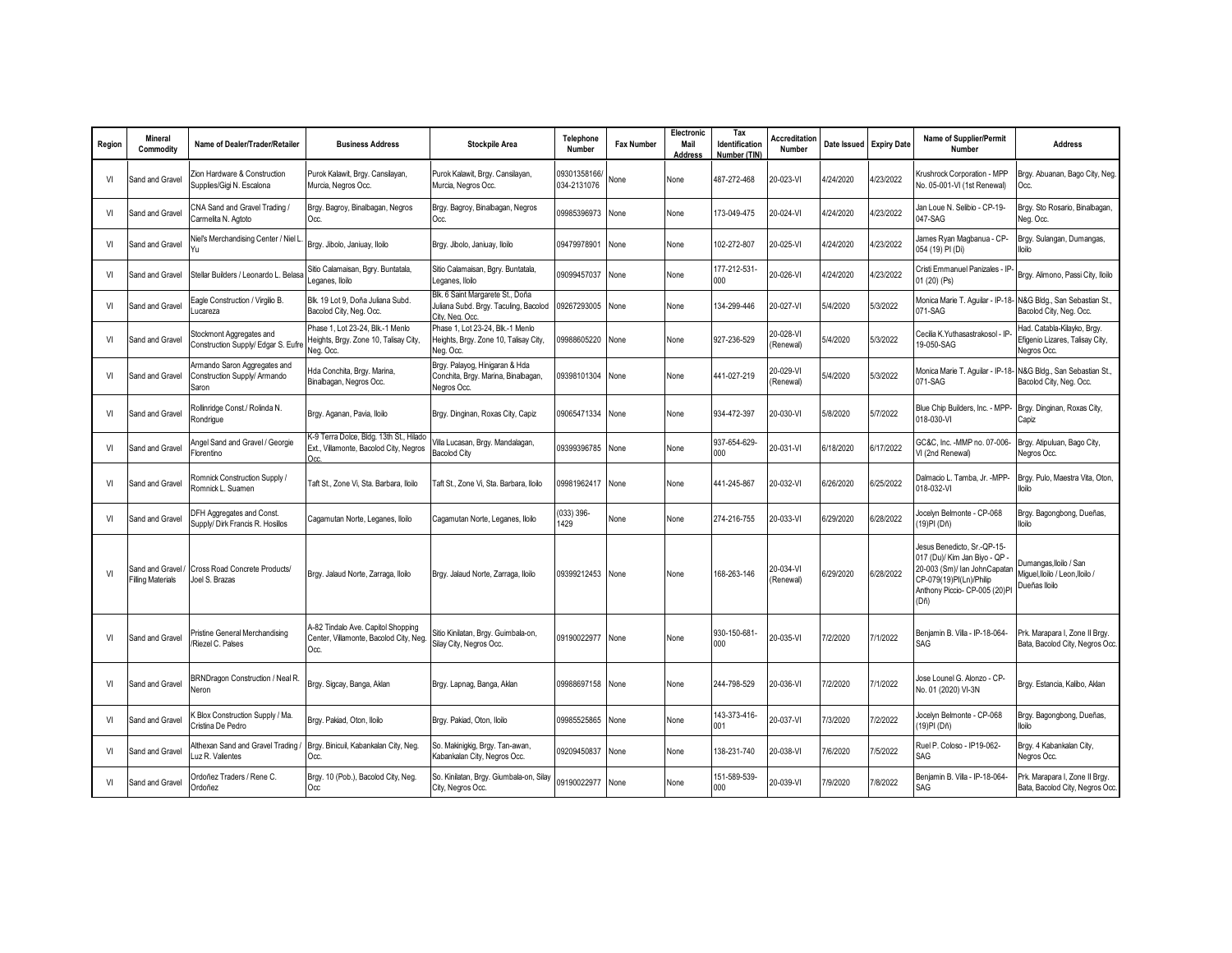| Region         | Mineral<br>Commodity | Name of Dealer/Trader/Retailer                                                        | <b>Business Address</b>                                                     | <b>Stockpile Area</b>                                                                                             | Telephone<br>Number | <b>Fax Number</b> | Electronic<br>Mail<br><b>Address</b> | Tax<br>Identification<br>Number (TIN | <b>Accreditation</b><br><b>Number</b> | Date Issued | <b>Expiry Date</b> | Name of Supplier/Permit<br>Number                                                                                                      | <b>Address</b>                                                                                                |
|----------------|----------------------|---------------------------------------------------------------------------------------|-----------------------------------------------------------------------------|-------------------------------------------------------------------------------------------------------------------|---------------------|-------------------|--------------------------------------|--------------------------------------|---------------------------------------|-------------|--------------------|----------------------------------------------------------------------------------------------------------------------------------------|---------------------------------------------------------------------------------------------------------------|
| V              | Sand and Gravel      | PCG Builders Corp./ Jose J.<br>Guevara III                                            | Monterosa Subd., Brgy. Hinoba-an<br>Sur, Mandurriao, Iloilo City            | Brgy. Daanbanwa, Lambunao, iloilo                                                                                 | 09172521938         | None              | None                                 | 428-217-655                          | 20-040-VI                             | /10/2020    | 7/9/2022           | Paterno Cyril Navarra - CP-<br>078(19) PI (Lm)                                                                                         | Brgy. Unka, Jaro, Iloilo City                                                                                 |
| <b>VI</b>      | Sand and Gravel      | Guimon Sand and Gravel<br>Iollowblocks Factory / Josal G. Grio                        | Brgy. Acao, Cabatuan, Iloilo                                                | Brgy. Mandog, Maasin, Iloilo                                                                                      | 09084383451         | None              | None                                 | 304-371-779                          | 20-041-VI<br>(Renewall                | /13/2020    | 7/12/2022          | G Golden Mags Corp. - IP-03<br>(20) PI (Lm)                                                                                            | Purok I, Pavia, Iloilo                                                                                        |
| VI             | Sand and Gravel      | RLSY Const. Supply Enterprises /<br>amonito L. Laab                                   | Brgy. Capuling, Dueñas, Iloilo                                              | Brgy. Capuling, Dueñas, Iloilo                                                                                    | 09498191555         | None              | None                                 | 921-647-967                          | 20-042-VI                             | 7/13/2020   | 7/12/2022          | Edwin Consumo-CP-065 (19)<br>PI (Ca)                                                                                                   | Brgy. Canabajan, Calinog, Iloilo                                                                              |
| VI             | Sand and Gravel      | Ella Construction Supply / Rommel<br>Pamotillo                                        | Brgy. Lincud, Dingle, Iloilo                                                | Brgy. Canabajan, Calinog, Iloilo                                                                                  | 09392455538         | None              | None                                 | 153-395-146                          | 20-043-VI                             | /14/2020    | 7/13/2022          | Vathaniel Bejemino - CP-052<br>19) PI (Ca)                                                                                             | Brgy. Guiso, Calinog, Iloilo                                                                                  |
| VI             | Sand and Gravel      | <b>IPCS Hollowblocks and Const.</b><br>Supply / Jona C. Palu-ay                       | Rosario St., Brgy. Poblacion Ilawod,<br>San Enrique, Iloilo                 | Brgy. Agdayao, Passi City                                                                                         | 09287678580         | None              | None                                 | 921-647-135                          | 20-044-VI                             | 7/14/2020   | 7/13/2022          | Edwin Consumo-CP-065 (19)<br>PI (Ca)/ Nathaniel Bejemino<br>CP-052 (19) PI (Ca)                                                        | Brgy. Canabajan, Calinog, Iloilo<br>Brgy. Guiso, Calinog, Iloilo                                              |
| V              | Sand and Gravel      | MEC Sand and Gravel Trading /<br>Mark Eldon E. Consumo                                | Brgy. Jalandoni Subdvision, Poblacion<br>Ilawod, Calinog, Iloilo            | Brgy. Canabajan, Calinog, Iloilo                                                                                  | 09474489138         | None              | None                                 | 328-555-999-<br>000                  | 20-045-VI                             | /14/2020    | 7/13/2022          | Edwin Consumo-CP-065 (19)<br>PI (Ca)/ Nathaniel Bejemino -<br>CP-052 (19) PI (Ca)                                                      | Brgy. Canabajan, Calinog, Iloilo/<br>Brgy. Guiso, Calinog, Iloilo                                             |
| V              | Sand and Gravel      | ILJ Sand and Gravel Trading /<br>leannylin L. Heradura                                | Hda Baka Baka, Brgy. Dos Hermanos,<br>Talisay City, Negros Occ.             | Brgy. Dos Hermanos, Talisay City,<br>Negros Occ.                                                                  | 09338690326         | None              | None                                 | 278-067-000                          | 20-046-VI                             | 7/20/2020   | 7/19/2022          | Bonifacio Mario C. Peña, Jr. -<br>CP-19-057-SAG                                                                                        | C.I. Montelibano. Villamonte.<br>Bacolod City, Neg. Occ.                                                      |
| VI             | Sand and Gravel      | vries Aggregates / Ranita A.<br>zucena                                                | Phase 6B, Purok Cadena de Amor,<br>Handumanan, Bacolod City, Negros<br>Occ. | Phase 6B, Purok Cadena de Amor.<br>Handumanan, Bacolod City, Negros<br>Occ.                                       | 09085790366         | None              | None                                 | 161-500-970                          | 20-047-VI<br>(Renewall                | 7/20/2020   | 7/19/2022          | Rocache Aggregate and Dev.<br>Corporation - MPP No. 010-<br>013-VI (1st renewal)                                                       | Brgy. Abuanan, Bago City, Neg.<br>Occ.                                                                        |
| VI             | Sand and Gravel      | Alba Construction Supply / Analie<br>Alba                                             | Bangga Nene, Rizal St., Brgy.<br>Mambulac, Silay City, Negros Occ.          | Bangga Nene, Rizal St., Brgy.<br>Mambulac, Silay City, Negros Occ.                                                | 034-7028051         | None              | None                                 | 197-246-926                          | 20-048-VI<br>(Renewall                | 7/21/2020   | 7/20/2022          | Oliver John A. Aquilar - IP-19-<br>039-SAG                                                                                             | <b>N&amp;G Bldg. San Sebastian St.,</b><br>Bacolod City, Neg. occ.                                            |
| V              | Sand and Gravel      | apnes Sand and gravel Trading/<br>Michael Poblete                                     | Brgy. Tan-awa, kabankalan City, Neg.<br>Occ.                                | Brgy. Tan-awa, kabankalan City, Neg.<br>Occ.                                                                      | 09081034372         | None              | None                                 | 07-1721875-8                         | 20-049-VI                             | /23/2020    | 7/22/2022          | Eliseo C. Yusay, Jr. - IP-18-037- Repullo St., Kabankalan City,<br>SAG                                                                 | Neg. Occ.                                                                                                     |
| VI             | Sand and Gravel      | IBM Construction Supply/ Nenita A. Blk. 6 Lot 17, Akishola Village,<br><i>Aalubav</i> | Villamonte, bacolod City, Neg. Occ.                                         | 2nd Road, Fuentebella, Subd.Brgy.<br>Taculing, Bacolod City                                                       | 09231390383         | None              | None                                 |                                      | 20-050-VI<br>(Renewal)                | 7/27/2020   | 7/26/2022          | <atherine -="" a.="" ip-19-<br="" matiling="">034-SAG</atherine>                                                                       | 108 St., Greenplains Subd.,<br>Bacolod City, Neg. Occ.                                                        |
| V              | Sand and Gravel      | lelson's Sand and Gravel Trading/<br>lelson C. Canillas                               | Canillas St., Poblacion, leon, Iloilo                                       | Canillas St., Poblacion, leon, Iloilo                                                                             | 09307052976         | None              | None                                 | 931-699-545                          | 20-051-VI                             | 7/27/2020   | 7/26/2022          | lan John Capatan - CP-079<br>190 PI (Ln)                                                                                               | Camiña St., Leon, iloilo                                                                                      |
| V <sub>1</sub> | Sand and Gravel      | RCI Construction/ Alvin C. Inolino                                                    | ambu-an, Malinao, Aklan                                                     | Tambu-an, Malinao, Aklan                                                                                          | 09098837104         | None              | None                                 | 275-845-874-<br>000                  | 20-052-VI                             | 7/30/2020   | /29/2022           | Jency I. Inolino- CP- 12 (2020)<br>$VI - 3N$                                                                                           | Brgy. Tambuan, Malinao, Aklan                                                                                 |
| VI             | Sand and Gravel      | Carl Brvan Hardware and Const.<br>Supplies/ Reoven M. Rada                            | Poblacion, Madalag, Aklan                                                   | Fulgencio, Balete, Aklan                                                                                          | 09988550457         | None              | None                                 | 923-988-900                          | 20-053-VI                             | 8/6/2020    | 8/5/2020           | Romualdo S. Zeque - CP No.<br>15(2020)VI-3R                                                                                            | Brgy. Taba-ao, Banga, Aklan                                                                                   |
| VI             | Sand and Gravel      | anchen and Yohan Hardware and<br>Supply, Inc./ Bernardo L. Calvo                      | Osmeña St., Poblacion Centro.<br>Calinog, Iloilo                            | Roxas St., Osmeña St., Poblacion<br>Centro, Jalandoni St., and BanBan<br>Grande, Calinog, Iloilo, Calinog, Iloilo | 393-0154            | None              | None                                 | 180-367-293                          | 20-054-VI<br>(Renewal)                | 8/7/2020    | 8/6/2020           | <del>kudolph De la Rosa _ CP-</del><br>005(20) PI (Ca)/Ma. Merlyn<br>Aragones - CP-027 (20) PI<br>(Ca) / Rey Borres - CP-073<br>101011 | Rizal llawod, Calinog, Iloilo<br>Brgy. Namatay, Dingle, Iloilo/<br>Brgy. Tampucao, Lambunao,<br><b>Iloilo</b> |
| VI             | Sand and Gravel      | Domeies Concrete Products/<br>Gregorio D. Domeies                                     | Brgy. Tiring, Cabatuan, Iloilo                                              | Brgy. Tiring, Cabatuan, Iloilo                                                                                    | 09391199919         | None              | None                                 | 931-279-686                          | 20-055-VI                             | 8/7/2020    | 8/6/2020           | Ma. Eva Cecilia Vargas - CP-<br>077 (19) PI (Lm)                                                                                       | atañafrancia St., Pobacion<br>Ilawod, Lambunao, Iloilo                                                        |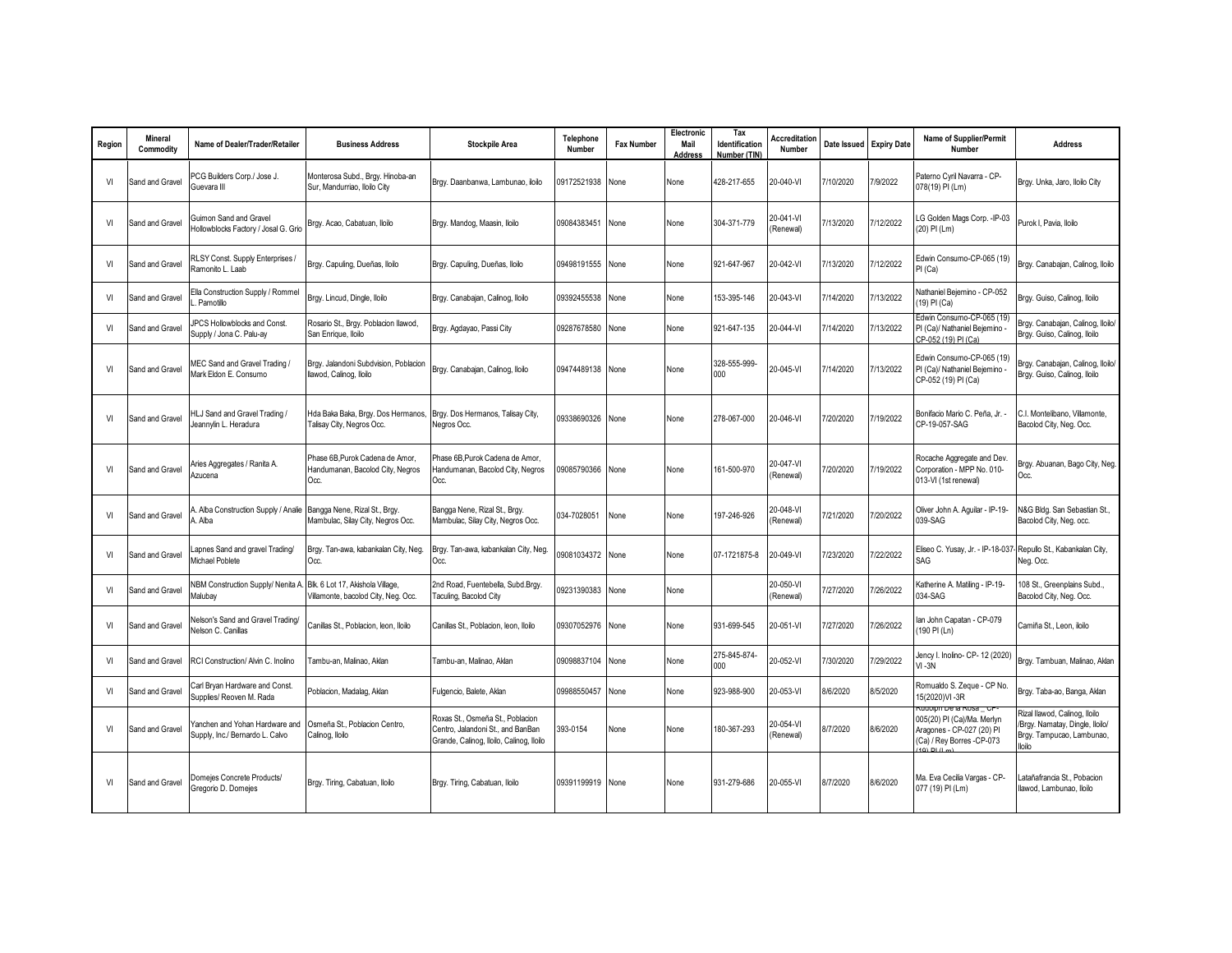| Region | Mineral<br>Commodity | Name of Dealer/Trader/Retailer                                                   | <b>Business Address</b>                                                                                             | <b>Stockpile Area</b>                                                     | <b>Telephone</b><br>Number | <b>Fax Number</b> | Electronic<br>Mail<br><b>Address</b> | Tax<br>Identification<br>Number (TIN) | <b>Accreditation</b><br>Number | Date Issued | <b>Expiry Date</b> | <b>Name of Supplier/Permit</b><br>Number                                                                                                         | <b>Address</b>                                                                         |
|--------|----------------------|----------------------------------------------------------------------------------|---------------------------------------------------------------------------------------------------------------------|---------------------------------------------------------------------------|----------------------------|-------------------|--------------------------------------|---------------------------------------|--------------------------------|-------------|--------------------|--------------------------------------------------------------------------------------------------------------------------------------------------|----------------------------------------------------------------------------------------|
| VI     | Sand and Gravel      | <b>AGT Construction Corp./ Alvin</b><br>Patrick L. Tan                           | No. 58, Avanceña St., Norht Fundidor<br>Molo, Iloilo City                                                           | brgy. Caruadan, januiay, Iloilo                                           | 09465948326                | None              | None                                 | 005-982-129-<br>$000 -$               | 20-056-VI                      | 8/11/2020   | 8/10/2020          | Martha Abonado - CP--<br>010(20) PI (Jn)                                                                                                         | Don Tiburcio Lutero St.,<br>Janiuay, Iloilo                                            |
| VI     | Sand and Gravel      | . Seguiro Sand and Gravel<br>Frading/ Raquel O. Sequiro                          | Brgy. Isio, Cauayan and Brgy.<br>Hilamonan, Kabankalan City, Neg.<br>Occ.                                           | Brgy. Isio, Cauayan and Brgy.<br>Hilamonan, Kabankalan City, Neg.<br>Occ. | 09496696204                | None              | None                                 | 949-170-006                           | 20-057-VI                      | 8/13/2020   | 8/12/2020          | bien PAUI O. Seguiro -IP-19-<br>036-SAG                                                                                                          | So. Flora Brgy. Hilamonan,<br>Kabankalan City, Neg. Occ.                               |
| VI     | Sand and Gravel      | H3 Construction Supply Trading/<br>lugo M. Flores III                            | Lot 4 Blk. 9, Rosario Ave. Rosario<br>Heights, Brgy. Taculing, Bacolod City,<br>Negros Occ.                         | TR Lot C Triangle Lot Burgos Ext.<br>Road, Brgy. Estefania, Bacolod City  | 09338617255 None           |                   | None                                 | 911-218-380                           | 20-058-VI                      | 8/13/2020   | 8/12/2020          | Jonas G. Sason - IP-18-014-<br>SAG                                                                                                               | Ayala North Point, Talisay City,<br>Negros Occ.                                        |
| VI     | Sand and Gravel      | Senior's Construction Supplies /<br>Salvador C. Divinagracia, Jr.                | Brgy. Baje, San Julian, Calinog, Iloilo                                                                             | Brgy. Baje, San Julian, Calinog, Iloilo                                   | 09190082823 None           |                   | None                                 | 173-043-043                           | 20-059-VI                      | 8/20/2020   | 8/19/2020          | Darwin C. Catolin                                                                                                                                | Brgy. Badian Pequeño, Calinog<br>lloilo                                                |
| VI     | Sand and Gravel      | B.H. Construction Materials Trading<br>Bryan Justin Ong Hsieh                    | Brgy. Pandan, Lambunao, Iloilo                                                                                      | Brgy. Pandan, Lambunao, Iloilo                                            | 09228229160 None           |                   | None                                 | 463-951-573                           | 20-060-VI                      | 9/2/2020    | 9/1/2022           | Ma. Eva Cecilia Vargas - CP-<br>077 (19) PI (Lm) / Rogelene<br>Lopez - CP -066 (19) PI (Lm) /<br>Paterno Cyril Navarra - CP-078 Lambunao, Iloilo | Brgy. Tampucao, Lambunao,<br>lloilo / Brgy. Pandan,<br>Lambunao, Iloilo / Brgy. Cubay, |
| VI     | Sand and Gravel      | Andrea's Hollow Blocks Enterprises<br>Lanie G. Marcial                           | Prk. Pine Tree, Brgy. Bata, Bacolod<br>City, Negros Occidental                                                      | Prk. Pine Tree, Brgy. Bata, Bacolod<br>City, Negros Occidental            | 09422740551 None           |                   | None                                 | 927-245-264                           | 20-061-VI (5th<br>Renewal)     | 9/17/2020   | 9/16/2022          | Priscilla Planta - IP -20-002-<br>SAG                                                                                                            | Brgy. Napoles, Bago City,<br>Negros Occidental                                         |
| VI     | Sand and Gravel      | B-SEG Sand and Gravel / Benjie J.<br>Garcia                                      | Prk. San Jose, Brgy. Alijis, Bacolod<br>City, Negros Occidental                                                     | Prk. San Jose, Brgy. Alijis, Bacolod<br>City, Negros Occidental           | 09236867895 None           |                   | None                                 | 486-782-484                           | 20-062-VI (5th<br>Renewal)     | 9/17/2020   | 9/16/2022          | Priscilla Planta - IP -20-002-<br>SAG                                                                                                            | Brgy. Napoles, Bago City,<br>Negros Occidental                                         |
| VI     | Sand and Gravel      | iezel Pellejo Ramos Sand and<br>Gravel / Liezel Pellejo Ramos                    | Prk. Sampaguita, Brgy. Abuanan,<br>Bago City, Negros Occidental                                                     | Prk. Sampaguita, Brgy. Abuanan,<br>Bago City, Negros Occidental           | 09776435325 None           |                   | None                                 | 928-727-978                           | 20-063-VI                      | 9/21/2020   | 9/20/2022          | Krushrock Corporation - MPP<br>No. 05-001-VI (1st Renewal)                                                                                       | Brgy. Abuanan, Bago City, Neg.<br>Occ.                                                 |
| VI     | Sand and Gravel      | Four SG Enterprises / Ricardo C.<br>Guevarra                                     | North Proper, brgy. Taloc, Bago City,<br>Negros Occidental                                                          | Brgy. Taloc, Bago City, Negros<br>Occidental                              | 034-732-8919 None          |                   | None                                 | 168-278-492                           | 20-064-VI                      | 9/21/2020   | 9/20/2022          | Rafael Araneta - IP-18-034-<br>SAG                                                                                                               | Brgy. Malingin, Bago City                                                              |
| VI     | Sand and Gravel      | ira's Hardware and Construction.<br>Supply / Karen Dee Bersusa Lira              | Brgy. Talanghawan, Lambunao, Iloilo                                                                                 | Brgy. Talanghawan, Lambunao, Iloilo                                       | 09091588701 None           |                   | None                                 | 307-251-861                           | 20-065-VI                      | 9/21/2020   | 9/20/2022          | Ma. Eva Cecilia Vargas - CP-<br>077 (19) PI (Lm)                                                                                                 | atañafrancia St., Pobacion.<br>Ilawod, Lambunao, Iloilo                                |
| VI     | Sand and Gravel      | E & A Hardware Supply / Elmer S.<br>Sabido                                       | San Roque North, Brgy. 8, San<br>Miguel, Iloilo                                                                     | San Roque North, Brgy. 8, San<br>Miquel, Iloilo                           | None                       | None              | None                                 | 464-822-363                           | 20-066-VI                      | 9/22/2020   | 9/21/2022          | Kim Jan G. Biyo - CP-018 (20)<br>PI(Lm)                                                                                                          | Brgy. Alugmawa & Gines,<br>Municipality of Lambunao, Iloilo                            |
| VI     | Sand and Gravel      | leany Sand and Gravel Quarrying<br>Jeany Cabial Borres                           | Brgy. Tampucao, Lambunao, Iloilo                                                                                    | Pob. C. Dueñas, Iloilo                                                    | 09996538155 None           |                   | None                                 | 723-127-500                           | 20-067-VI                      | 9/22/2020   | 9/21/2020          | Rey Borres - CP-073 (19) PI<br>(Lm)                                                                                                              | Brgy. Tampucao, Lambunao,<br>lloilo                                                    |
| VI     | Sand and Gravel      | Arcega Marketing Lumber and<br>Hardware / Jagi A. Alisasaguin                    | JC Zulueta St., Oton, Iloilo                                                                                        | JC Zulueta St., Oton, Iloilo                                              | 09185825474 None           |                   | None                                 | 921-039-594                           | 20-068-VI                      | 9/22/2020   | 9/21/2022          | Joel Tianson - IP-04(20) PI (<br>Ti) / Cecilia May Tapales - CP-<br>032(20) PI (Ti)                                                              | Brgy. Cordova, Tigbauan, Iloilo<br>Brgy. Napnapan Norte,<br>Tigbauan, Iloilo           |
| VI     | Sand and Gravel      | sland Prime Aggregates and Heavy<br>Equipment Rentals, Inc. / Rina M.<br>Cahigad | Ground Flr., Powertrac Sales Office.<br>North Jeepney Terminal, Brgy.<br>Banago, Bacolod City, Negros<br>Occidental | Powertrac Compound, North Jeepney<br>Terminal, brgy. Banago, Bacolod City | 09391809333 None           |                   | None                                 | 347-760-414                           | 20-069-VI                      | 9/24/2020   | 9/23/2022          | Don Nicholas Chua - IP - 068<br>$(17) - SAG$                                                                                                     | Brgy. Malingin, Bago City                                                              |
| VI     | Sand and Gravel      | Iannah Angela Sand and Gravel<br>Supply / Josie T. Casumpang                     | Brgy. Tacay, Buenavista, Guimaras                                                                                   | Brgy. Tacay, Buenavista, Guimaras                                         | 09101641614 None           |                   | None                                 | 712-007-616                           | 20-070-VI                      | 9/30/2020   | 9/29/2022          | Rey Isidro Panes - CP-017(20)<br>PI(Zr)                                                                                                          | Brgy. Balud, Zarraga, Iloilo                                                           |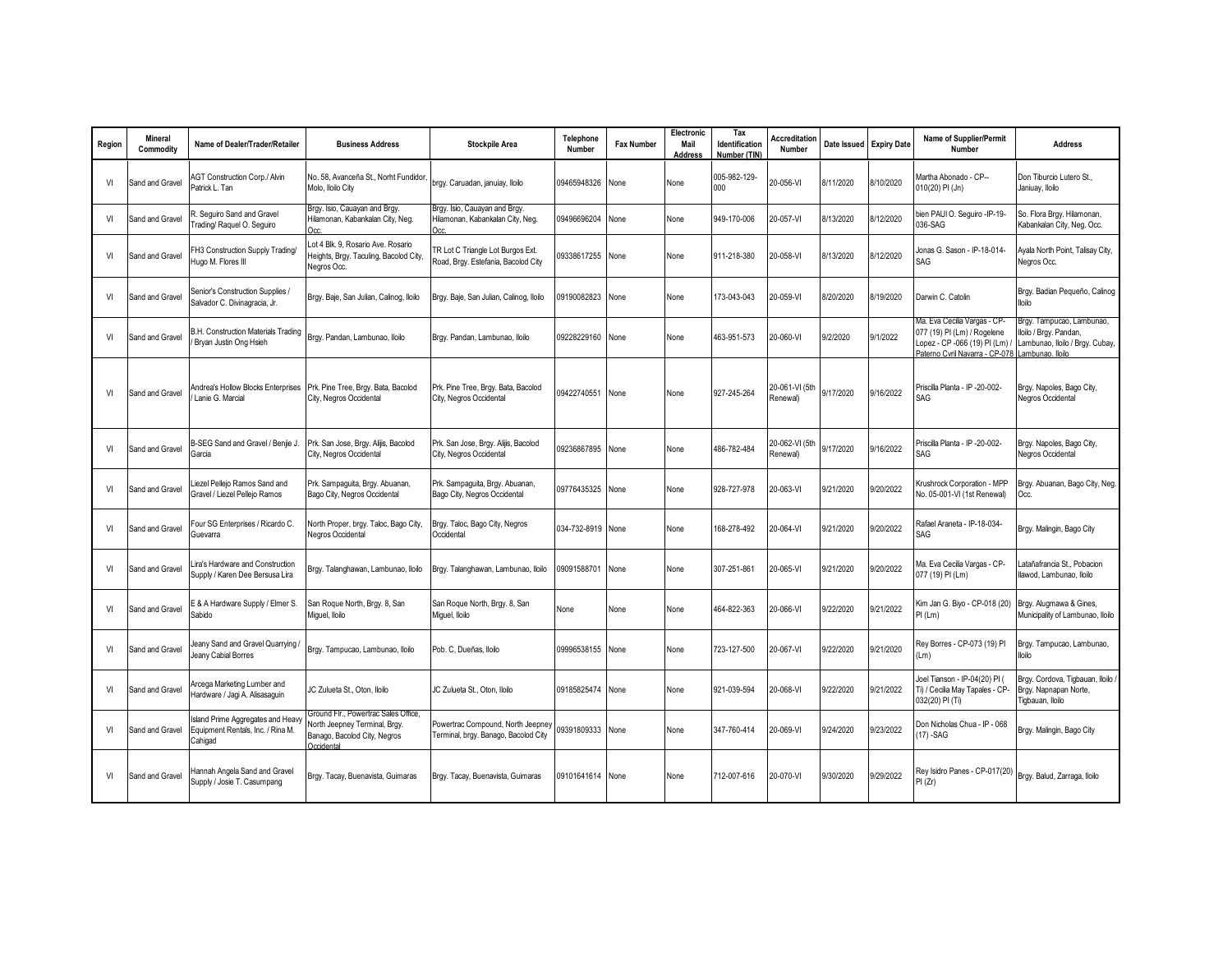| Region | Mineral<br>Commodity | Name of Dealer/Trader/Retailer                                             | <b>Business Address</b>                                                                                              | <b>Stockpile Area</b>                                                                                                    | Telephone<br>Number | <b>Fax Number</b> | Electronic<br>Mail<br>Address | Tax<br>Identification<br>Number (TIN) | <b>Accreditation</b><br>Number | Date Issued | <b>Expiry Date</b> | <b>Name of Supplier/Permit</b><br>Number                                                     | <b>Address</b>                                                                                                   |
|--------|----------------------|----------------------------------------------------------------------------|----------------------------------------------------------------------------------------------------------------------|--------------------------------------------------------------------------------------------------------------------------|---------------------|-------------------|-------------------------------|---------------------------------------|--------------------------------|-------------|--------------------|----------------------------------------------------------------------------------------------|------------------------------------------------------------------------------------------------------------------|
| VI     | Sand and Gravel      | 434 Sand and Gravel Trading /<br>Christian John A. Aguilar                 | N&G Bldg. Cor. San Sebastian St.<br>Bacolod City, Negros Occidental                                                  | Brgy. Banago, Bacolod City                                                                                               | 09486486885         | None              | None                          | 928-676-966                           | 20-071-VI                      | 10/5/2020   | 0/4/2020           | Katherine A. Matiling - IP-19-<br>034-SAG / First Pick Const.<br>Enterprises - QP-17-004-DOE | Brgy. Atipulu-an, Bago City,<br>legros Occidental / Brgy.<br>Bacong Montilla, Bago City,<br>Jearos Occ.          |
| VI     | Sand and Gravel      | <b>IRS</b> Sand and Gravel and<br>Holloblocks Factory / Genalyn E.<br>Coja | Had. Panaogao 2, Brgy. 4, Silay City,<br>Negros Occidental                                                           | Had. Panaogao 2, Brgy. 4, Silay City,<br>Negros Occidental                                                               | 09988635042 None    |                   | None                          | 450-081-335                           | 20-072-VI                      | 10/5/2020   | 0/4/2022           | Beniamin B. Villa - IP-18-064-<br>SAG                                                        | Brgy. Guimbala-on, Silay City,<br>Negros Occ.                                                                    |
| VI     | Sand and Gravel      | <b>BMR Sand and Gravel Supply /</b><br>Romnick B. Melchor                  | Golf, Brgy. Guihalaran, Silay City,<br>Negros Occidental                                                             | Golf, Brgy. Guihalaran, Silay City,<br>Negros Occidental                                                                 | 09506493423 None    |                   | None                          | 314-280-443                           | 20-073-VI                      | 10/6/2020   | 0/5/2020           | Benjamin B. Villa - IP-18-064-<br>SAG                                                        | Brgy. Guimbala-on, Silay City,<br>Negros Occ.                                                                    |
| VI     | Sand and Gravel      | . Espida Sand and Gravel Trading<br>ay-R V. Espida                         | Circumferential Road, Prk. Sabes.<br>Brgy. Villamonte, Bacolod City, Negros<br>Occidental                            | Circumferential Road, Prk. Sabes,<br>Brgy. Villamonte, Bacolod City, Negros 09192864241<br>Occidental                    |                     | None              | None                          | 479-485-367                           | 20-074-VI                      | 10/6/2020   | 0/5/2020           | Katherine A. Matiling - IP-19-<br>034-SAG                                                    | Brgy. Antipulu-an, Bago City,<br>Negros Occidental                                                               |
| VI     | Sand and Gravel      | loaquin Construction Supply /<br>loshua M. Esmeralda                       | Cor. La Paz and San Agustin Sts.,<br>Brgy. I, Poblacion, La Carlota City,<br>Negros Occidental                       | Crossing Ines, Brgy. Ayungon, La<br>Carlota City                                                                         | 09152414753 None    |                   | None                          | 767-018-900                           | 20-075-VI                      | 10/13/2020  | 10/12/2022         | Jose Alvin Gonzaga - IP-18-<br>073-SAG                                                       | Brgy. Napoles, Bago City,<br>Negros Occidental                                                                   |
| VI     | Sand and Gravel      | WA Hardware & Construction<br>Supplies / Ly O' Wil T. Tubillara            | 10 Northbend St., Lizares Subd.<br>Taculing, Bacolod City, Negros<br>Occidental                                      | Bangga Bagul, Brgy. Rizal, Silay City                                                                                    | 09399149695 None    |                   | None                          | 263-750-419                           | 20-076-VI                      | 10/20/2020  | 0/19/2022          | Jeb Sand and Gravel - Ip-18-<br>047-SAG                                                      | Brgy. Bagtic, Silay City, Negros<br>Occidental                                                                   |
| VI     | Sand and Gravel      | SANS Construction and Supply /<br>Susan L. Carmona                         | North Proper, Brgy. Taloc, Bago City,<br>Negros Occidental                                                           | Brgy. Taloc, Bago City, Negros<br>Occidental                                                                             | None                | None              | None                          | 926-622-534                           | 20-077-VI                      | 10/22/2020  | 0/21/2022          | Rafael Araneta - IP-18-034-<br>SAG                                                           | Brgy. Malingin, Bago City                                                                                        |
| VI     | Sand and Gravel      | Bacolod Red Dragon Construction.<br>nc. / Bonifacio James C. Peña          | C.L. Montelibano, Narra Extension.<br>Capitol Heights Subd., Brgy.<br>Villamonte, Bacolod City, Negros<br>Occidental | Lot 1493, Buri Rd., Brgy. Mandalagan,<br>Bacolod City & Brgy. Crossing<br>Magallon, Moises Padilla, Negros<br>Occidental | 09495050517         | None              | None                          | 286-792-484                           | 20-078-VI                      | 10/26/2020  | 0/25/2022          | Eliseo C. Yusay, Jr. - IP-18-037<br>SAG / Bonifacio Mario M. Peña<br>IP-20-18-370-SAG        | Brgys. Orong & Hilamonan,<br>Kabankalan City, Negros<br>Occidental / Brgy. Crossing<br>Magallon, Moises Padilla  |
| VI     | Sand and Gravel      | J. Martha Sand and Gravel Supply<br>Jose Maria L. Javellana                | Brgy. Tacay, Buenavista, Guimaras                                                                                    | Brgy. Tacay, Buenavista, Guimaras                                                                                        | 09173102993 None    |                   | None                          | 281-148-610                           | 20-079-VI                      | 11/10/2020  | 1/9/2022           | Rey Isidro Panes - CP-017(20)<br>PI(Zr)                                                      | Brgy. Balud, Zarraga, Iloilo                                                                                     |
| VI     | Sand and Gravel      | <b>FMD Construction Supply / Teody</b><br>A. Dolendo                       | National Highway, Brgy. Mabini, Cadiz<br>City, Negro Occidental                                                      | National Highway, Brgy. Mabini, Cadiz<br>City, Negro Occidental                                                          | 09772834480 None    |                   | None                          | 212-367-545                           | 20-080-VI                      | 11/12/2020  | 11/11/2022         | Lydia Y. Reboton - IP-19-016-<br>SAG                                                         | Brgy. Mabini, Cadiz City, Negros<br>Occidental                                                                   |
| VI     | Sand and Gravel      | Cango Sand and Gravel &<br>Hollowblocks Factory/ Melvin J.<br>Cango        | Bangga Palamunitan, Brgy.<br>Guinhalaran, Silay City, Negros<br>Occidental                                           | Bangga Palamunitan, Brgy.<br>Guihalaran, Silay City                                                                      | 09120532615 None    |                   | None                          | 275-055-631                           | 20-081-VI (3rd<br>Renewal)     | 11/16/2020  | 11/15/2022         | Almana Property Dev't. Corp.<br>QP-17-009-DOE / Jerro V.<br>Reliquias - IP-18-054-SAG        | 23rd Lacson Extension, Cor.<br>Alijis Road, Bacolod City,<br>Negros Occidental / Brgy.<br>Bacuvangan, Hinoba-an, |
| VI     | Sand and Gravel      | Merm Aggregates Supply/Ma.<br>Elena R. Miraflor                            | Sitio Sanake, Brgy. Bacuyangan,<br>Hinoba-an, Negros Occidental                                                      | Brgy. Bacuyangan, Hinoba-an, Negros<br>Occidental                                                                        | 09173003561 None    |                   | None                          | 463-907-309                           | 20-082-VI                      | 11/17/2020  | 1/16/2022          | Tirso E. Miraflor - IP-18-062-<br>SAG / Jerro V. Reliquias - IP-<br>18-054-SAG               | Brgy. Bacuyangan, Hinoba-an,<br>legros Occidental / Brgy.<br>Bacuyangan, Hinoba-an,<br>Negros Occidental         |
| VI     | Sand and Gravel      | MCY Aggregates, Inc. / Mark<br>Anthony Yanson                              | Pacita Bldg, La Salle Ave., Bacolod<br>City, Negros Occidental                                                       | Brgy. Andres Bonifacio, Cadiz City,<br>Negros Occidental                                                                 | 09382246071 None    |                   | None                          | 746-263-245                           | 20-083-VI                      | 11/23/2020  | 1/22/2022          | Hersie Dela Cruz - IP-18-005-<br>SAG                                                         | Brgy. Malubon, Sagay City                                                                                        |
| VI     | Sand and Gravel      | Olivares Hardware/ Jessyl Jane<br>Olivares                                 | E.H. Ezpeleta St., Igbaras, Iloilo                                                                                   | Aguinaldo St., Poblacion I, Igbaras,<br>lloilo                                                                           | 09173030014 None    |                   | None                          | 268-750-656                           | 20-084-VI                      | 11/27/2020  | 1/26/2022          | Joevanie Gotera - CP-<br>054(20)PI(Gu)                                                       | Brgy. Garbanzos St., Guimbal,<br><b>Iloilo</b>                                                                   |